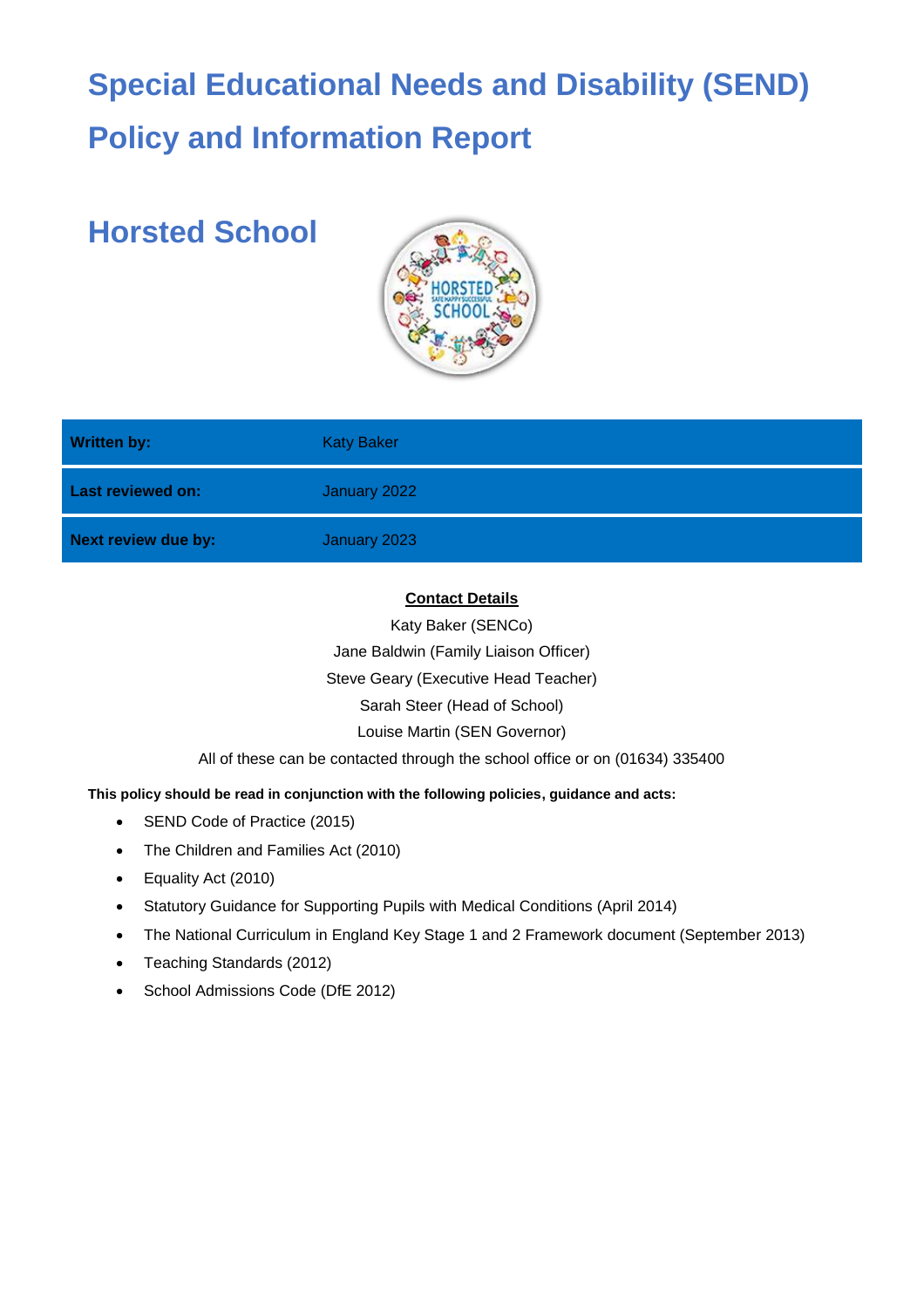#### **1. Introduction**

This policy document is a statement of the aims, principles and strategies to ensure the effective and efficient provision for children with Special Educational Needs and Disability (SEND) at Horsted School.

This policy was developed and consulted with parents and carers, representatives from the governing body and particularly with parents of children with SEND and will be reviewed annually. Medway Council guidelines and DfES Code of Practice have been taken into consideration in the formulation of this policy.

This document provides a framework for the identification of and provision for children with Special Educational Needs and any Disability. It is written for the benefit of all members of the school community to ensure that the potential of every child is maximised, irrespective of ability, disability, race, gender and social origin and to enable equality of access to the curriculum, an environment where every child is valued and respected and also able to learn in a happy and confident manner and within an atmosphere of good quality teaching with high expectations for all pupils

#### **2. Core Values**

Horsted School is a vibrant, safe and welcoming school where we celebrate and welcome difference within our school community. The ability to learn is underpinned by the teaching skills, knowledge, concepts and values with a vision to prepare pupils for a happy and healthy life beyond primary school. Our vision for Horsted School is that our children will leave us with genuine enthusiasm for learning.

#### **We are all S.T.A.R.S**

**Striving (they will be determined, persevere and they will be resilient);** 

**T**houghtful (they will be creative, logical and curious about their world and those around them);

**A**spirational (personally, emotionally and academically);

**R**espectful (of themselves, others and their environment) and

**S**upportive (of themselves, others and their wider community)

#### **3. Aims and Visions**

Horsted School is dedicated to providing an inclusive school environment where all stakeholders pride themselves in having the shared responsibility and vision in working above and beyond to meet all the needs of all children.

As a school we make every effort to meet the individual needs of all children and achieve inclusion for all pupils. We work together as a whole school and community to create a sense of belonging and offer all opportunities, within our means, to best support children that experience difficulties. We are highly adaptable which means we do not treat all learners the same way but consider their varying needs and learning styles. The School's Objectives are to:

- Be an inclusive school and ensure that SEN is not sidelined. This process will involve the Governing Body, staff and parents in line with the Local Authority (LA) guidelines and the SEND Code of Practice (2015)
- create a consistent and coordinated whole school approach to Special Educational Needs (SEN),
- ensure all children can access the whole school curriculum and be included in all aspects of school life at levels appropriate to their needs
- to reach high levels of achievement for all and achieve his/her personal potential
- ensure that the most vulnerable children are supported by trained, competent staff who work within the expectations of this policy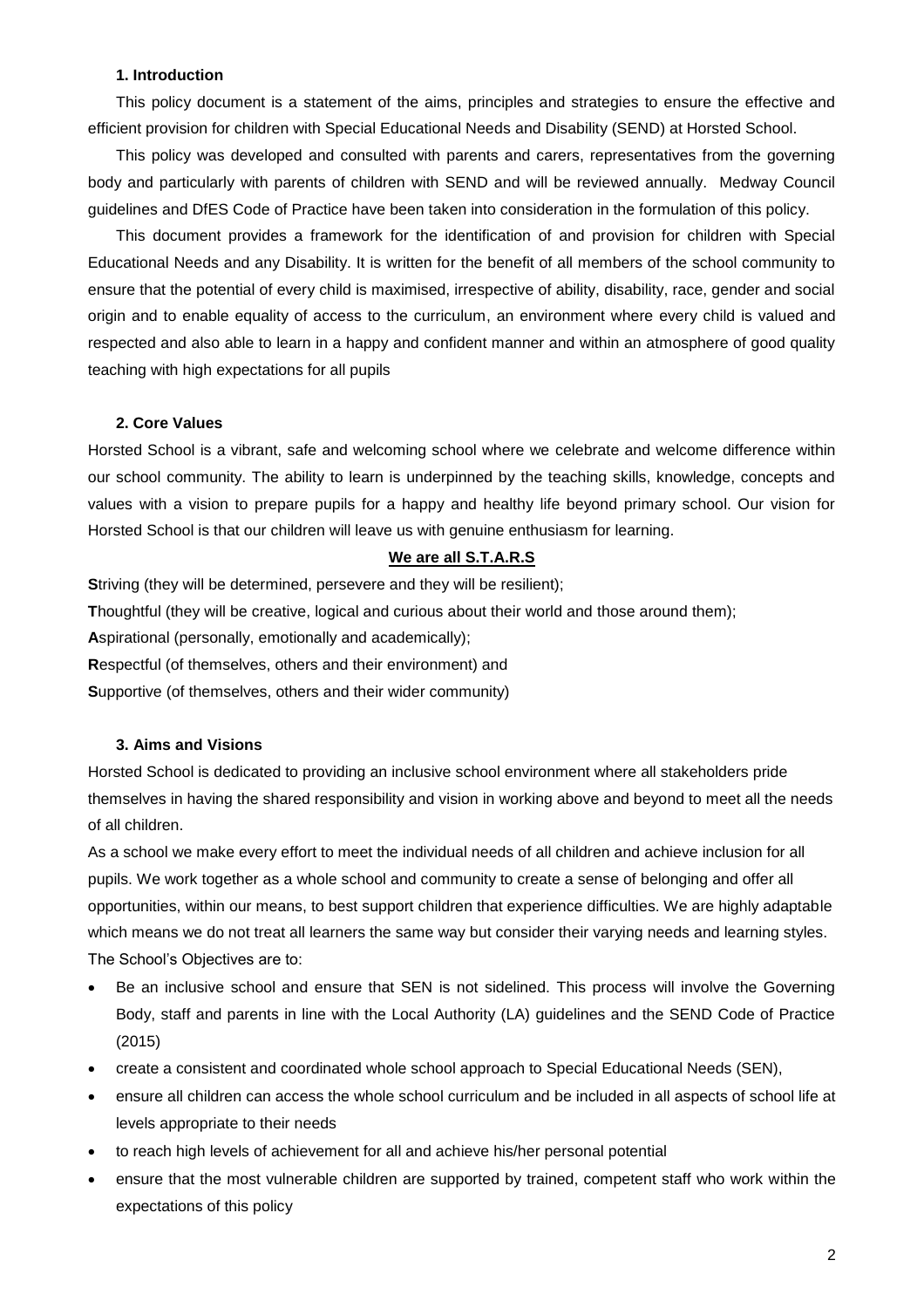- to achieve a level of staff expertise to meet pupil need
- provide planned strategies for the identification, monitoring, assessment and review of SEN
- to meet individual needs through a wide range of provision
- to involve parents and families and consider their views when planning for their children

#### **4. Definitions**

Taken from the SEND Code of Practice (2015).

A child or young person has SEN if they have a learning difficulty or disability which calls for special educational provision to be made for him or her.

A child of compulsory school age or a young person has a learning difficulty or disability if he or she:

• has a significantly greater difficulty in learning than the majority of others of the same age, or

• has a disability which prevents or hinders him or her from making use of facilities of a kind generally provided for others of the same age in mainstream schools or mainstream post-16 institutions A child under compulsory school age has special educational needs if he or she is likely to fall within the definition above, when they reach compulsory school age or would do so if special educational provision was not made for them (Section 20 Children and Families Act 2014).

#### **5. Special Educational Needs at Horsted**

Many children require additional support at some stage in their educational journey, this does not necessarily, mean they are identified as have SEND. We implement Quality First Teaching (see appendix 1) across the curriculum to enable every child to achieve their full potential, whilst removing barriers to their learning. We believe that early identification is key, therefore we strive to identify and provide effective early support to children who may be at risk of poor outcomes. We recognise children learn at different rates and that there are many factors affecting achievement including ability, emotional state, age and maturity. We understand that many pupils, at some time in their educational journey, may experience difficulties affecting their learning, and we recognize that these may be long or short term.

Children with special educational needs or disabilities (SEND), can find it difficult to access the curriculum alongside their peers, many need extra support because of a range of needs. There are four broad categories of need defined by the SEND Code of Practice (2015)

"A pupil has SEN where their learning difficulty or disability calls for special educational provision, namely provision different from or additional to that normally available to pupils of the same age." SEN Code of Practice (2015, p94 6.15)

The Code of Practice (2015) sets out four categories for SEN support

- Communication and Interaction
- Social, Emotional and Mental Health
- Sensory and Physical
- Cognition and Learning

(See appendix 2)

#### **6. Medical Conditions**

The Children and Families Act 2014 places a duty on maintained schools and academies to plan to support pupils with medical conditions. Individual healthcare plans will normally specify the type and level of support required to meet the medical needs of such pupils. Where children and young people also have SEN, their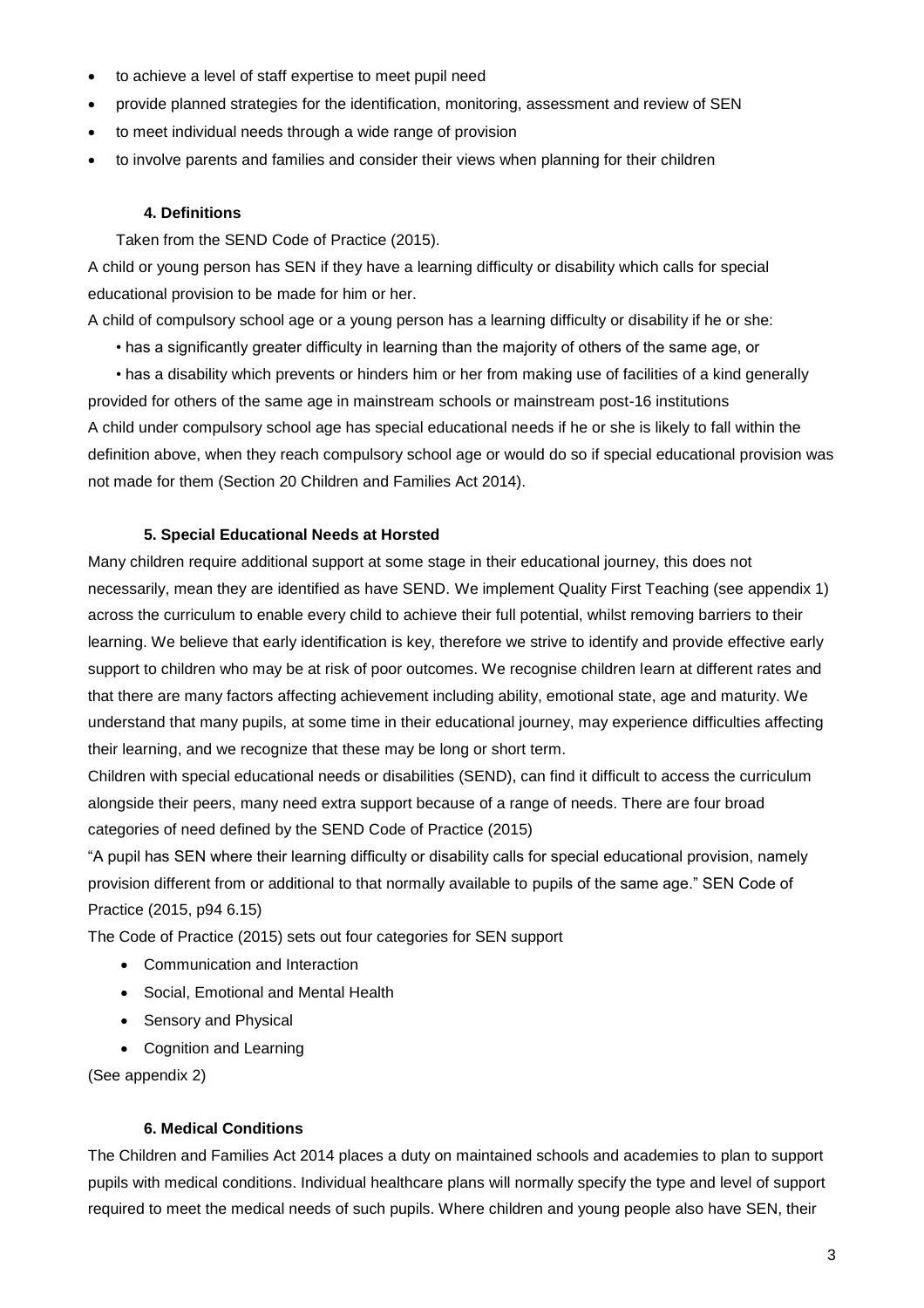provision should be planned and delivered in a coordinated way with the healthcare plan. Schools are required to have regard to statutory guidance 'Supporting pupils at school with medical conditions' (2014) Horsted recognizes this duty to properly support pupils with medical conditions, adhere to any individual health care plans and ensure that such pupils have full access to educational experiences including physical education and off-site trips. Some children with medical conditions may be disabled and therefore we will comply with our duties under the Equality Act (2010).

# **7. Roles and responsibilities**

# **7.1 The SENCO**

The SENCO is Katy Baker.

- The SENCO has an important role to play with the headteacher and governing body, in determining the strategic development of SEN policy and provision in the school. They will be most effective in that role if they are part of the school leadership team.
- The SENCO has day-to-day responsibility for the operation of SEN policy and coordination of specific provision made to support individual pupils with SEN, including those who have EHC plans.
- The SENCO provides professional guidance to colleagues and will work closely with staff, parents and other agencies.
- The SENCO should be aware of the provision in the Local Offer and be able to work with professionals providing a support role to families to ensure that pupils with SEN receive appropriate support and high-quality teaching.

The key responsibilities of the SENCO may include:

- overseeing the day-to-day operation of the school's SEN policy
- coordinating provision for children with SEN
- advising on the graduated approach to providing SEN support
- advising on the deployment of the school's delegated budget and other resources to meet pupils' needs effectively
- liaising with parents of pupils with SEN
- liaising with early years providers, other schools, educational psychologists, health and social care professionals, and independent or voluntary bodies
- being a key point of contact with external agencies, especially the local authority and its support services
- liaising with potential next providers of education to ensure a pupil and their parents are informed about options and a smooth transition is planned
- working with the headteacher and school governors to ensure that the school meets its responsibilities under the Equality Act (2010) with regard to reasonable adjustments and access arrangements
- ensuring that the school keeps the records of all pupils with SEN up to date

# **7.2 The SEN governor and Governing Body**

The Governing Body has duties under Section 161(2a) of the Education Act to ensure that a child with SEN receives the help that his/her learning difficulty requires.

• Help to raise awareness of SEN issues at governing board meetings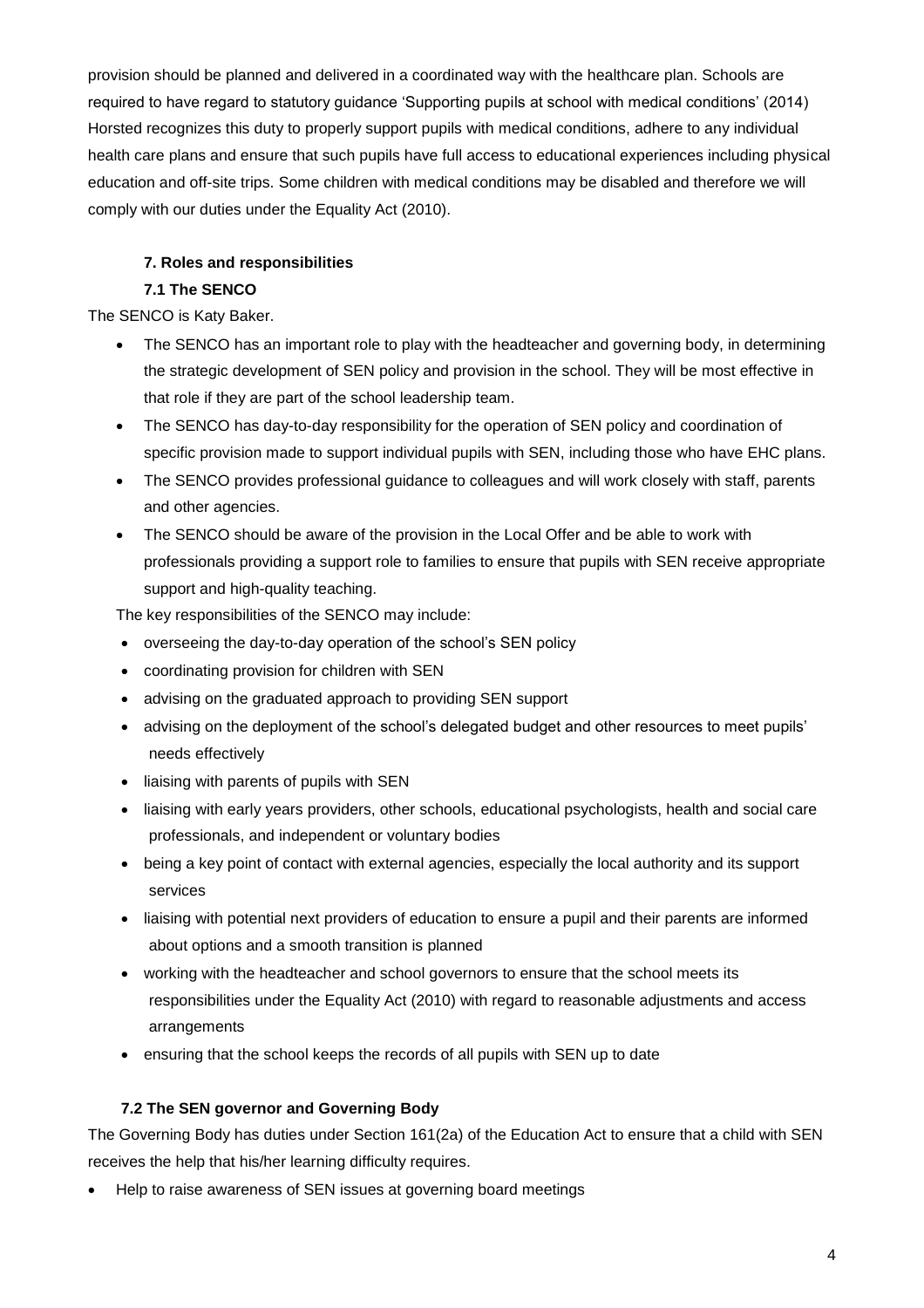- Monitor the quality and effectiveness of SEN and disability provision within the school and update the governing board on this
- Work with the headteacher and SENCO to determine the strategic development of the SEN policy and provision in the school

# **7.3 The headteacher**

The headteacher has responsibility for the day to day management of SEN provision. The Headteacher will make budgetary, staffing and resource decisions and will be responsible for the internal moderation of standards and overseeing implementation of the SEN policy. Work with the SENCO and SEN governor to determine the strategic development of the SEN policy and provision in the school.

# **7.4 Class teachers**

- Each class teacher is responsible for the progression and attainment for all pupils in their class, this includes those with SEN, and they should ensure lessons and learning experiences are accessible and appropriate for all as part of quality first teaching.
- The class teacher is responsible for the identification of needs and delivery of programmes of work for the SEN pupil in the classroom including differentiation of learning for pupils with SEN.
- Working with the SENCO the class is responsible for monitoring and reviewing outcomes of this additional provisions and decide on any changes to provision. Recording these interventions and evaluating them via the appropriate procedures.
- The class teacher will liaise with parents and keep them informed at all stages of provision for special needs teacher/ parent meetings and where needed through written contact.
- Working closely with any teaching assistants or specialist staff to plan and assess the impact of support and interventions and how they can be linked to classroom teaching.
- Ensuring they follow this SEN policy.

# **7.5 Continued Professional Development**

The SENCo has gained up-to-date training from Canterbury Christ Church University and achieved The National Accreditation for Special Educational Needs Coordinator.

Regular training will be sought through outreach services, SNAPDRAGONS and MEDWAY Council to ensure policies and practice are following the most recent findings and research.

Training needs are identified by staff themselves or by the SENCo to meet the needs of children in school or those known to be coming into school.

# **8. Supporting children with SEND – A graduated approach**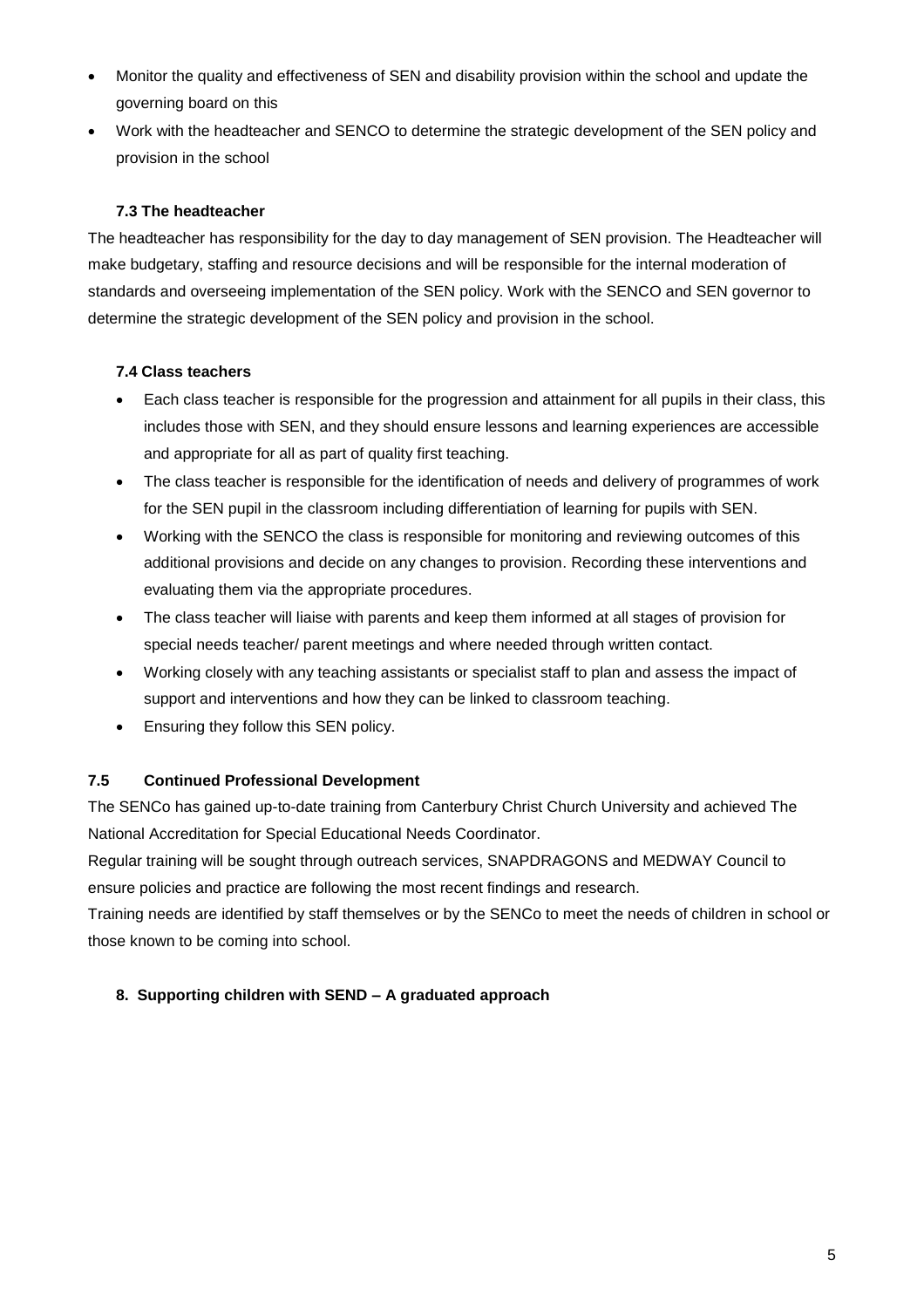

Horsted has adopted the graduated approach in line with the SEN Code of Practice (2015). (see appendix 3)

Where a pupil is identified as having SEN, schools should act to remove barriers to learning and put effective special educational provision in place. This SEN support should take the form of a four-part cycle through which earlier decisions and actions are revisited, refined and revised with a growing understanding of the pupil's needs and of what supports the pupil in making good progress and securing good outcomes. This is known as the graduated approach. It draws on more detailed approaches, more frequent review and more specialist expertise in successive cycles in order to match interventions to the SEN of children and young people.



Class teacher, after reflecting on their own practice and having put in place a number of strategies at quality first and intervention (looking at what school offers doc) for a reasonable period of time, raises child through SENCO referral process or drop in session.





No improvement witnessed through the intervention tracking

SENCo consider next steps - observation of the child/ advice on alternative strategies and applicable referrals and assessments

Improvement reported at review of intervention

Class teacher continues with strategies and monitors closely. Should the situation deteriorate the class teacher will raise at ISR.

If applicable raise at ISR with outside agencies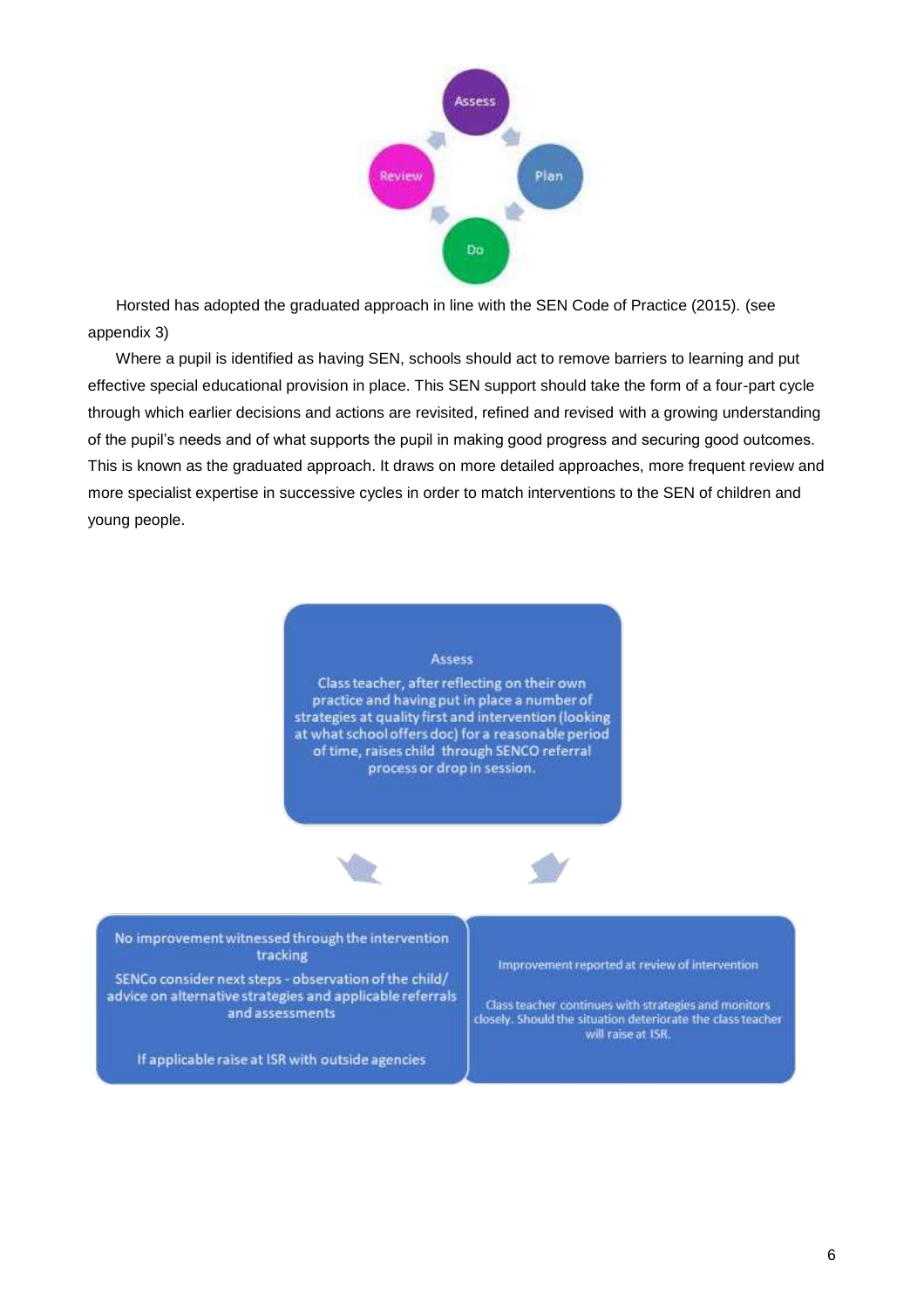#### **Assess**

Assessment and reviews will be carried out in a number of ways where appropriate:

Assessment Based Tests

- National Curriculum Assessments
- Literacy and Maths testing
- Speech and Language Link
- Phonics screening
- Sound linkage
- Snapdragons questionnaires
- SNAP IV profile
- Strength and difficulties questionnaire (SDQs)
- BPVS
- Salford reading and comprehension
- Helen Arkell Spelling Test
- More Trouble with Maths
- The dyscalculia assessment
- Hornsby Test for Auditory Discrimination

#### Assessment based on observation and discussions

- Teacher observations
- Parent observations
- SENCo observations
- SALT observations/ assessments
- Nursery report
- Previous teacher pen portraits/ handover
- Health records
- Outreach services
- Meet the teacher

#### Whole school monitoring cycle

- Work scrutiny
- Data tracking and analysis
- End of year scores
- Pupil progress meetings
- Performance management observations of class teachers
- Parent information evening
- Pre-in school review and In-school review
- Learning walks
- Drop-ins
- This is an on-going process and particular attention is given to transition
- prior to entry to school
- on entry
- change of school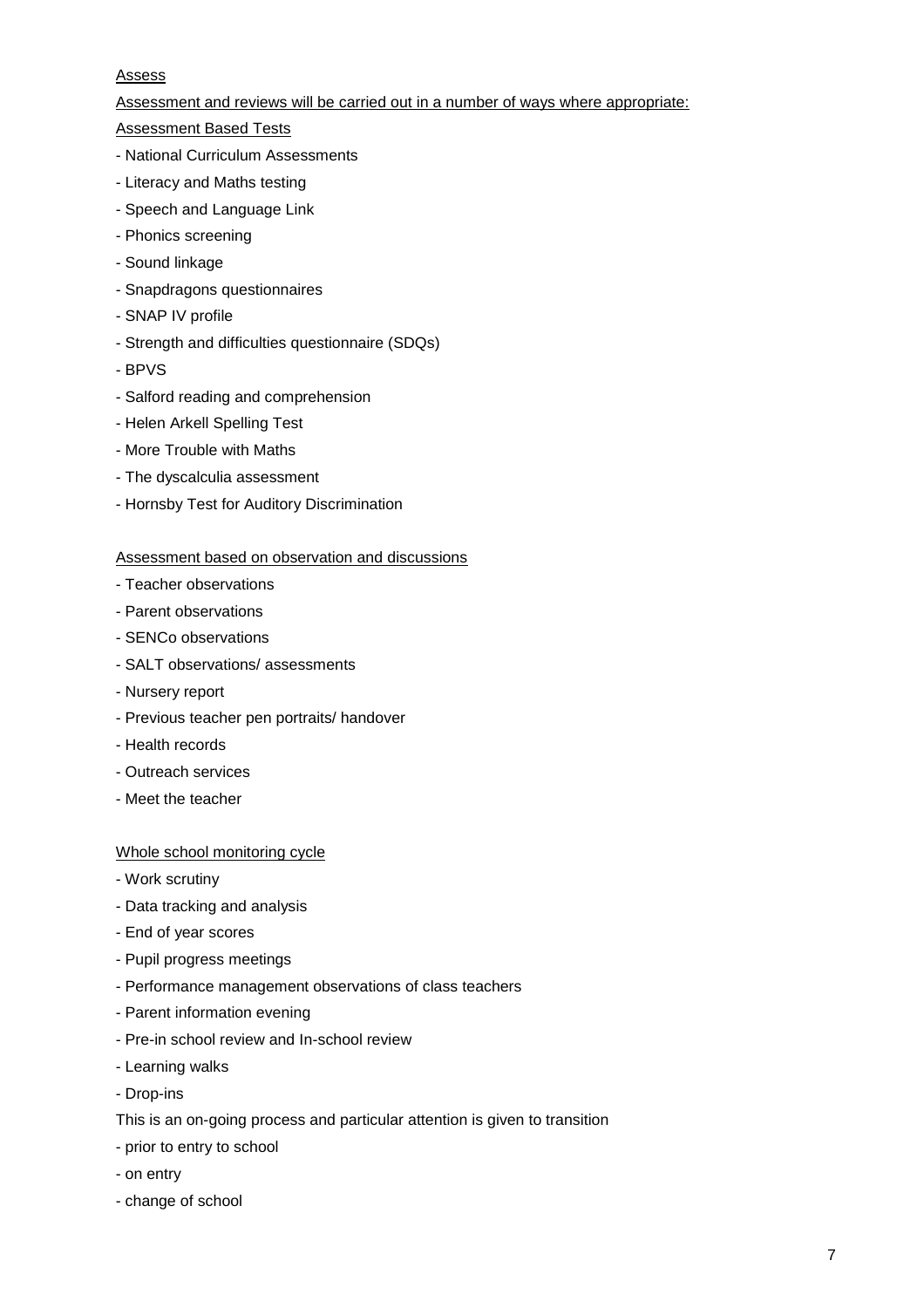#### Plan

SENCo carries out a range of applicable assessments, observations of the child. advice/additional strategies to try or referrals to outside agencies carried out.

An appropriate programme of support is created with the class teaher and the SENCo based on identified individual need. The timescale of the interventions are agreed and<br>provision map is created. Where necessary the staff member is trained to deliver specific interventions

Regualr monitoring of addiitonal support or recommended strategies is conducted. Stoff delivering the interventions keep records of the outcomes and report to class teacher and SENCo reguarly about the<br>progress. Adjustments are made as neccessary to ensure children's needs are met.

Do

#### Review

The Class Teacher will keep parents informed of their child's progress.  ${\small \mathsf{At the end of the agreed period} \atop \text{for the class teacher, SENCo and} }$ any agencies involved review the<br>otucomes of the provision and consider next steps.

The individual provision map is sent home with detilas of outcomes of current provision and recommendations for next steps. The parents/ carers have chance to comment and an opportunity to meet with the SENCo offered.

Those children who require more support a school based plan will be created in consultation with class teacher, parent, child and SENCo.

#### **9. Provisions at Horsted**

Teachers are responsible and accountable for the progress and development of all the pupils in their class. High quality teaching is our first step in responding to pupils who have SEN. This will be differentiated for individual pupils.

We can also provide interventions such as – (this list is not extensive and not all interventions are suitable for all children)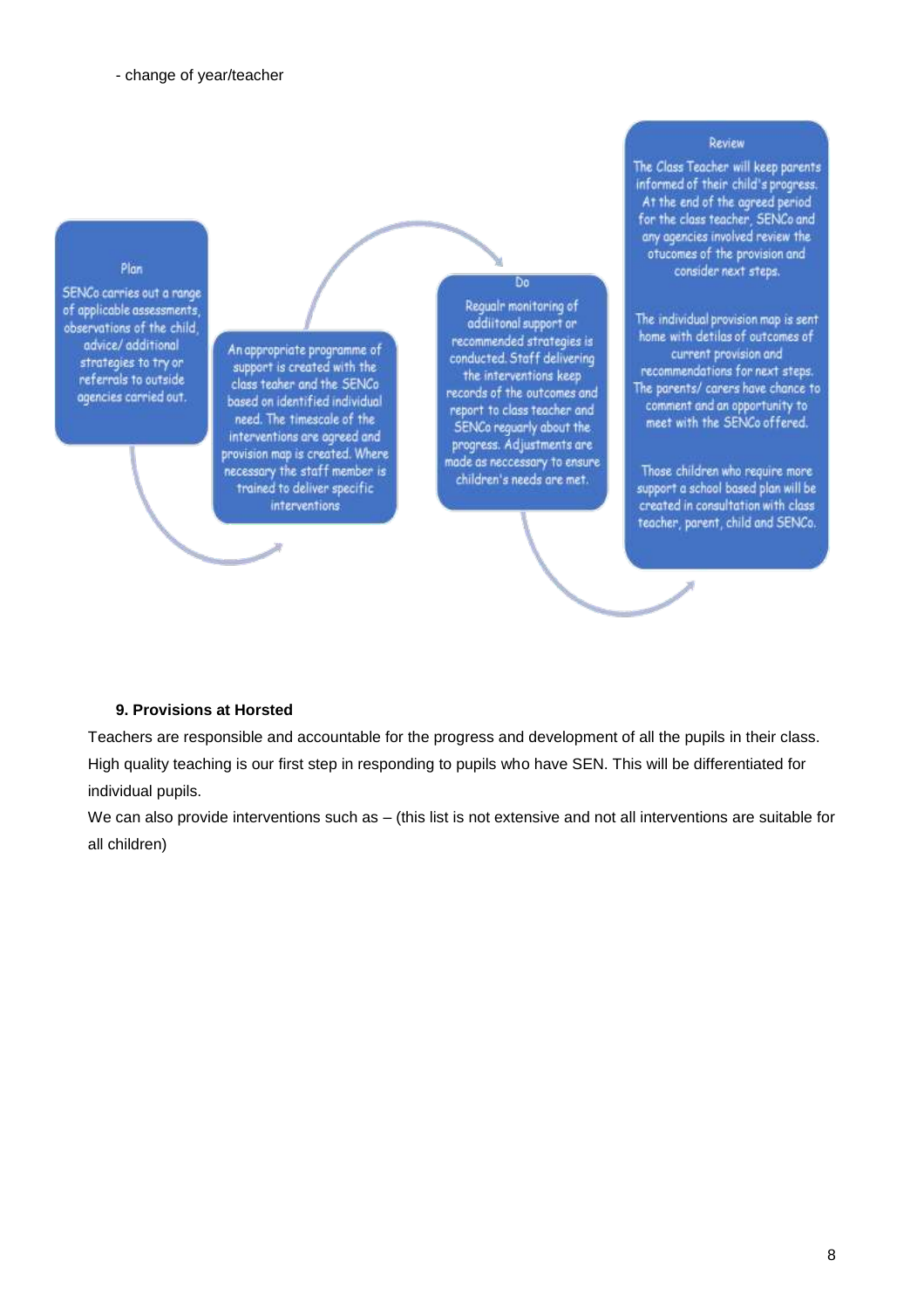|                                                                                                                                                                                                                                         | <b>PROVISION AND INTERVENTION</b>                                                                                                                                                                                                                                                                                                |  |
|-----------------------------------------------------------------------------------------------------------------------------------------------------------------------------------------------------------------------------------------|----------------------------------------------------------------------------------------------------------------------------------------------------------------------------------------------------------------------------------------------------------------------------------------------------------------------------------|--|
| Medway hopscotch personalised interventions                                                                                                                                                                                             |                                                                                                                                                                                                                                                                                                                                  |  |
| Marlborough Outreach                                                                                                                                                                                                                    |                                                                                                                                                                                                                                                                                                                                  |  |
| Forti Trust Outreach (Bradfields)                                                                                                                                                                                                       |                                                                                                                                                                                                                                                                                                                                  |  |
| <b>English and Maths</b>                                                                                                                                                                                                                | <b>Communication and Interaction</b>                                                                                                                                                                                                                                                                                             |  |
| Plus 1<br>Power of 2<br>The Hornet<br>Word Wasp<br><b>SNIP</b><br>Daily/ Frequent reader<br>Personalised spelling strategy<br><b>RWI</b><br><b>Fresh Start</b><br><b>VIPERS</b>                                                         | Speech and Language Link<br>Speech and Language Therapy<br>Language for Thinking<br>Advisory Teacher - HI and VI                                                                                                                                                                                                                 |  |
| <b>Cognition and Learning</b>                                                                                                                                                                                                           | <b>Emotional, Behavioural and Social</b>                                                                                                                                                                                                                                                                                         |  |
| Daily Lesson Support small group or 1:1<br>Beat Dyslexia<br>Toe-by-toe<br>Sound Linkage<br>Pre-teaching<br><b>Memory Games</b><br><b>Precision Teaching</b>                                                                             | Quiet Area<br><b>Fiddle Toys</b><br><b>Wobble/ Vibrating Cushion</b><br><b>Rocket Club</b><br>Ear Defenders<br>Anger Management<br>Lego Therapy<br><b>Emotional Regulation</b><br>Social/ Confidence Group<br><b>ELSA</b><br>Drawing and Talking Therapy<br>Play Therapy<br>Time to talk<br><b>SULP</b><br><b>Social Stories</b> |  |
| <b>Sensory and Physical</b>                                                                                                                                                                                                             |                                                                                                                                                                                                                                                                                                                                  |  |
| <b>OT</b><br><b>BEAM/Fizzy</b><br><b>Sensory Circuits</b><br>Fine motor skills - clever fingers, dough disco<br>Handwriting<br><b>Visual Perception Activities</b><br><b>Write Dance</b><br><b>Heavy Work</b><br><b>Movement Breaks</b> |                                                                                                                                                                                                                                                                                                                                  |  |

#### **10. Adaptations to the curriculum and learning environment**

We make the following adaptations to ensure all pupils' needs are met:

- Differentiating our curriculum to ensure all pupils are able to access it, for example, by grouping, 1:1 work, teaching style, content of the lesson, etc.
- Adapting our resources and staffing
- Using recommended aids, such as laptops, coloured overlays, visual timetables, larger font, etc.
- Differentiating our teaching, for example, giving longer processing times, pre-teaching of key vocabulary, reading instructions aloud, etc.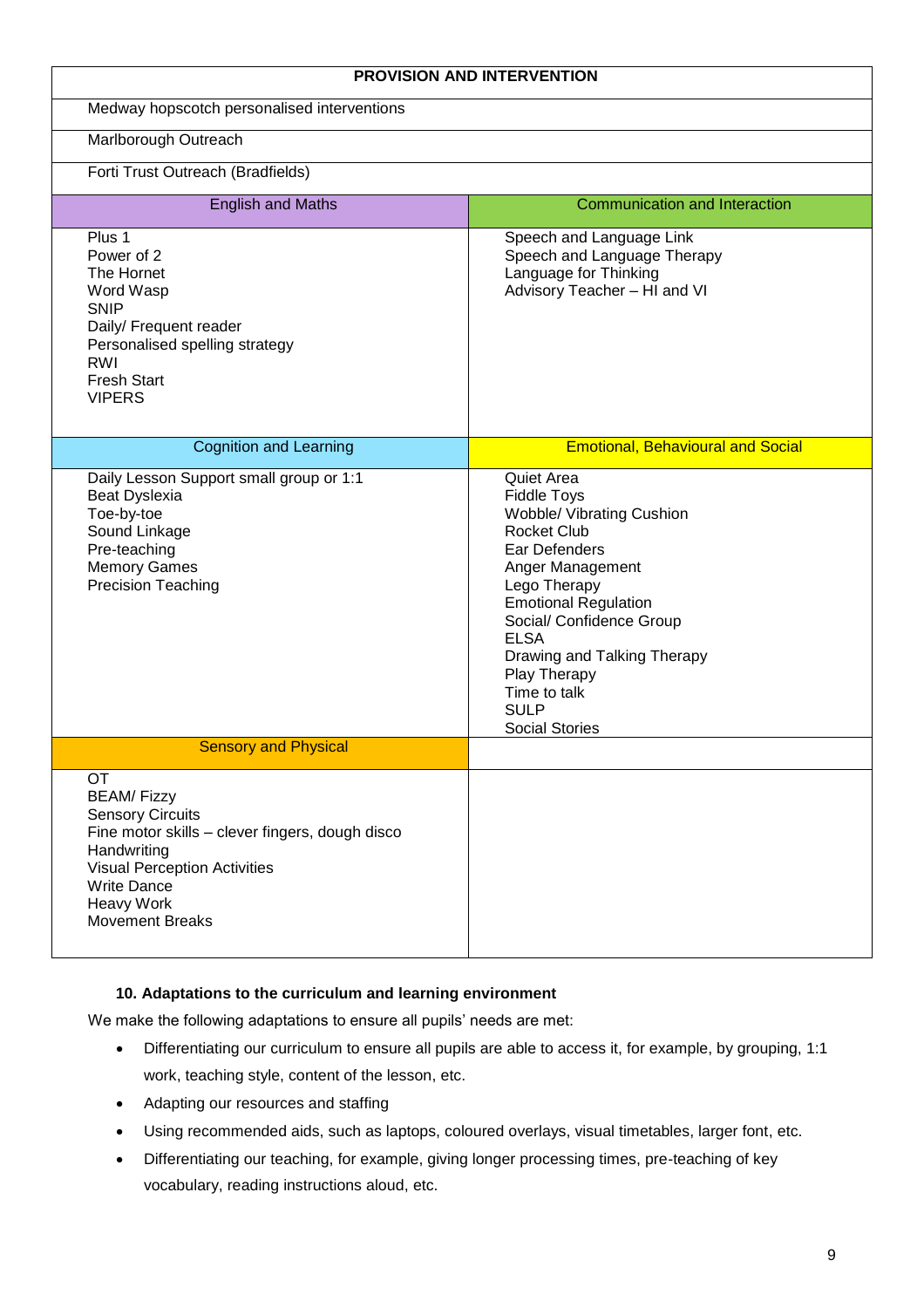## **11. Additional support for learning**

Many of the staff at Horsted have established a wealth of experience in dealing with a variety of Special Needs. We have a number of teaching assistants who are trained to deliver interventions such as Lego therapy, BEAM, sensory circuits to name a few. Teaching staff will have the opportunity to attend training courses relevant to Special Needs and to further their own professional development.

Teaching assistants will support pupils on a 1:1 basis or small group as and when required.

We work with the following agencies to provide support for pupils with SEN:

- Occupational Therapist
- Speech and Language Therapist
- Fortis Trust Outreach
- Marlborough Outreach
- Advisory Teacher
- Educational Psychologist
- -School Nurse
- Play therapist
- Specialist Teacher

### **12. Funding**

The notional SEN budget is not ring fenced and therefore it is for schools to manage the whole of its budget to include provision for SEN. At Horsted we strive to always use this process to provide the highest quality of SEN support possible.

The Governors and Head Teacher will determine the appropriate allocation of resources including staffing following receipt about budget allocations from Medway Council. The school allocates the SEN funding based on the whole school needs of children with SEN.

Additional funding for more expensive special educational provision is available from Medway Council. This is known as E2 (Top-Up) funding for children without EHCPs and E3 funding for those with EHCPs. This is provided where the cost of special educational provision required to meet the needs of an individual pupil exceeds the nationally prescribed threshold. (Code of Practice, 2015, p.110) The school provides evidence of how the allocated budget and additional money is used to support the pupil.

# **13. Consulting and involving parents and children**

This school has a commitment to working in partnership with parents. The class teacher will have an initial early discussion with their parents and pupil, where applicable, when identifying whether a child requires additional support or there is a need for special educational provision. These conversations may take place after school or at parents' evenings and will make sure that:

- 1. Everyone develops a good understanding of the pupil including likes, dislikes, areas of strength and difficulty.
- 2. We consider the parents' concerns
- 3. Everyone understands the agreed outcomes sought for the child
- 4. Everyone is clear on what the next steps are. The parent is informed of any additional support the child may receive, outside agency involvement going forwards or SENCo support.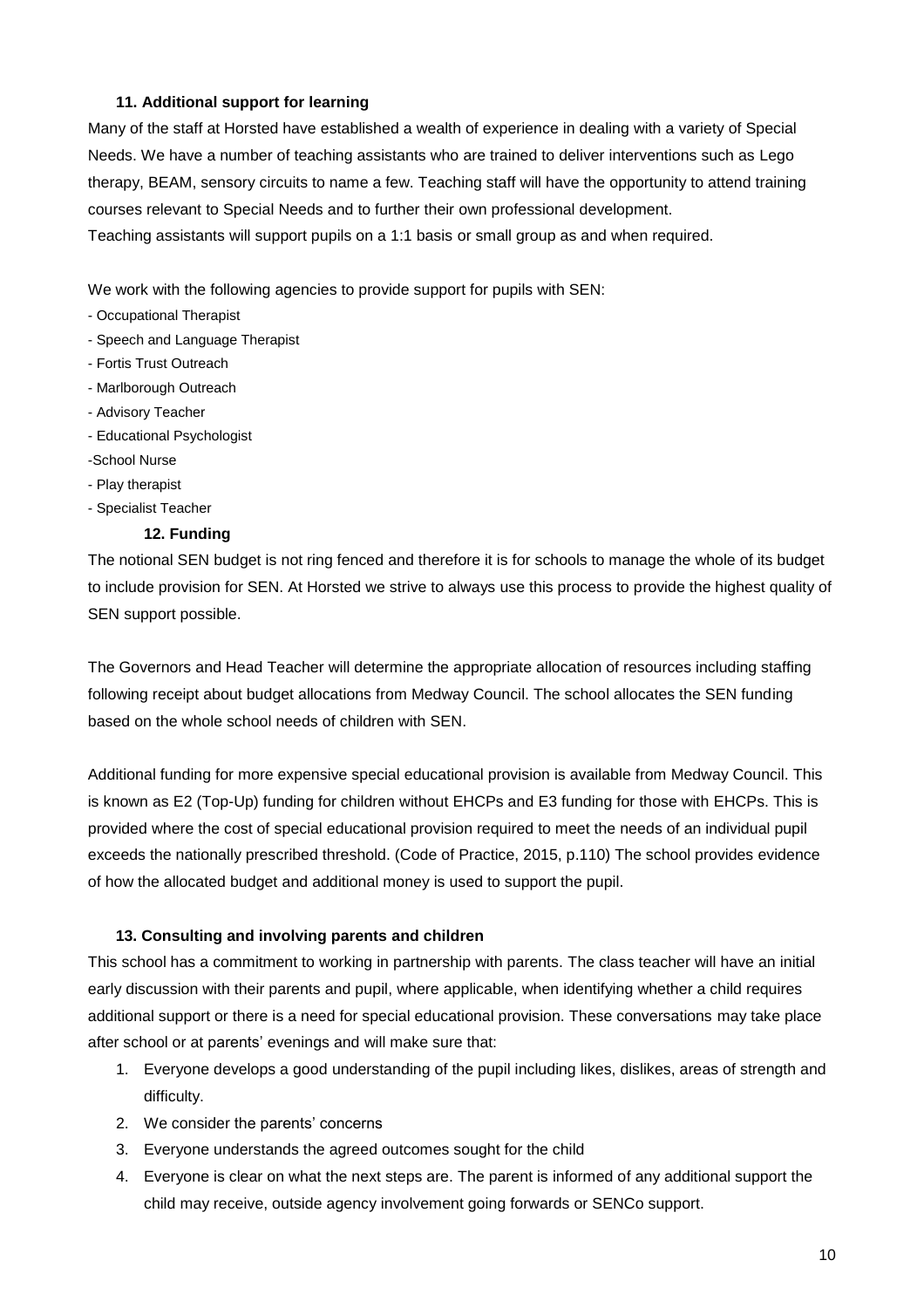If additional support is required parents will be sent home a copy of the provision map for their child or asked to consent to outside agency involvement. Other instances where formal consent will be asked by parents is if class teachers have concerns and would like to discuss a child to seek advice from other agencies in the in-school review (ISR) This will also give parents a chance to comment on their concerns over a child's progress, performance, behavior, health and general development if they should wish.

At any point a parent is actively encouraged to seek advice of the class teacher, SENCo or head teacher at any time. Parent's views are sought and acknowledged as part of the identification, assessment, provision and review cycle of SEN support. The SENCo and class teacher will be available at regular parents' evenings for drop-in appointments or formal conversations. If there is a concern before these meetings parents are advised to contact the school office to book an appointment or a drop-in session with the SENCo. Appointments and drop-ins are available Monday-Wednesday.

We will formally notify parents when it is decided that a pupil will receive SEN support, outside agency advice is sought or they are receiving outside agency involvement or they are being placed on the school's SEN register. This may be from the agency directly or through the school, this may be in person or through writing.

See appendix 4 "Working in partnership with parents"

#### **14. Monitoring and evaluation**

Pupil's progress is monitored using teacher assessment and small step tracking three times a year. If a child is receiving additional support the progress of these are monitored on the intervention record sheets at the start and end of the block and their impact reviewed to see if the additional support should continue or be changed.

Provision maps are used to record additional interventions and data is collected at the start and end using the intervention record sheets and teacher assessment tracking. The SENCo will then monitor their effectiveness for individual children and evaluate whether the additional support is meeting the needs of the child.

Quality of teaching is monitored through lesson observations, learning walks and book scrutiny. Pupil voice is sought by the SENCo for children with SEN twice a year alongside whole-school parent and pupil surveys annually. Feedback is given via parents evening forms and yearly reports.

Children with EHCPs will have a scheduled annual review meeting to look through a child's targets and amend as necessary based on their achievement's.

# **15. Enabling pupils with SEN to engage in activities available to those in the school who do not have SEN**

All of our extra-curricular activities and school visits are available to all our pupils, including our before-and after-school clubs. All pupils are encouraged to go on our residential trip. All pupils are encouraged to take part in sports day/school plays/special workshops, etc.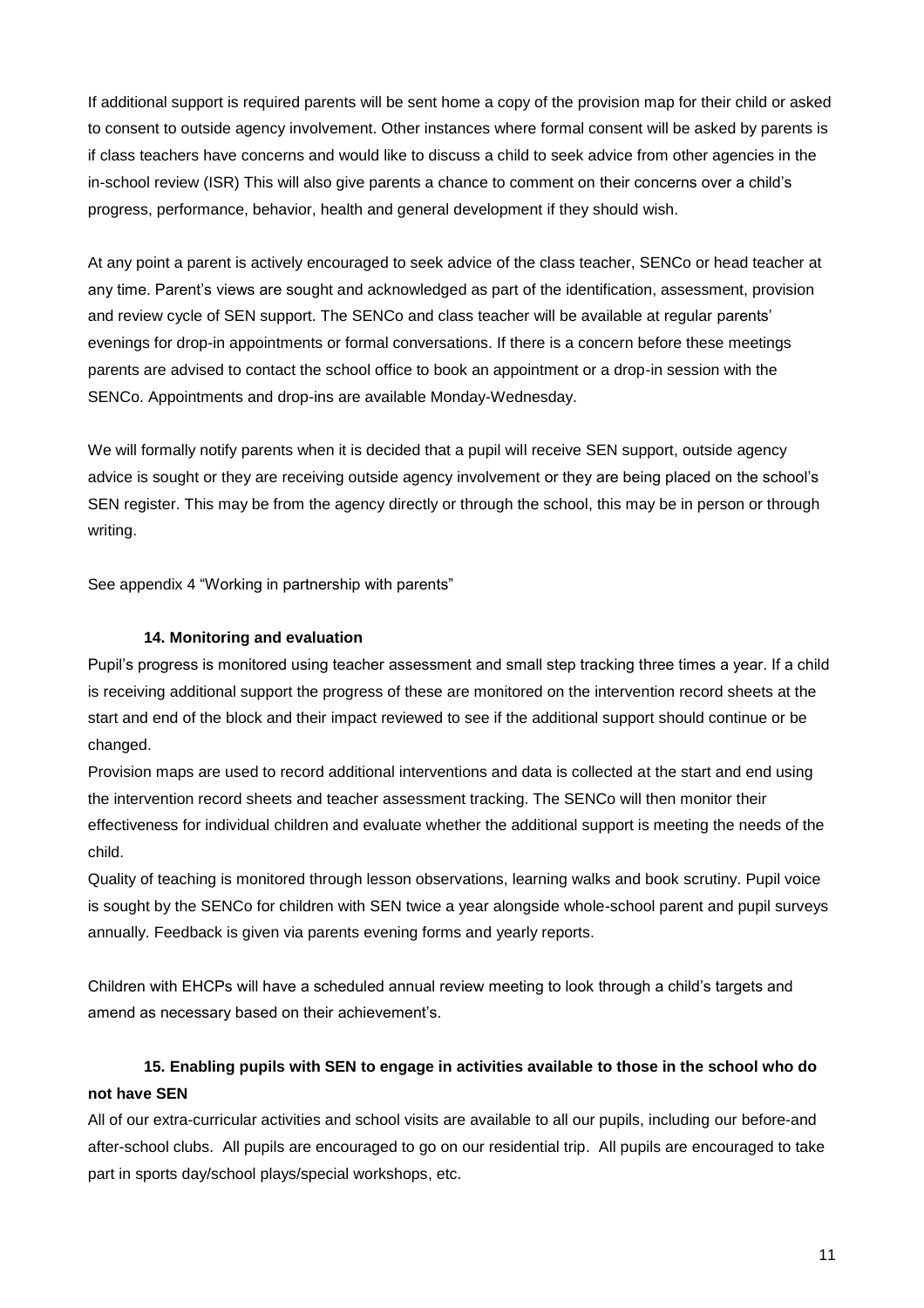No pupil is ever excluded from taking part in these activities because of their SEN or disability. Where is necessary the school will use resources available to it, to provide additional adult support to enable the safe participation of the pupil in the activity.

# **16. Support for improving emotional and social development**

At Horsted we understand that an important feature of the school is to enable all pupils to develop emotional resilience and social skills, both through direct teaching (for instance through PSHE), Social Use of Language Programme (SULP), Emotional Regulation, 'Circle Time', 'Talk Time' and indirectly in every conversation an adult has with pupils throughout the day.

For some pupils with the most need for help in this area we also can provide a counselling service within school through play therapy, external referral to Emotional Well-being Team or NEFLT and 'Rocket Club' for pupils who cannot cope on the playground at lunch time.

Pupils in the early stages of emotional and social development because of their special educational needs, will be supported to enable them to develop resilience, beyond that required by pupils who do not need this support.

We provide support for pupils to improve their emotional and social development in the following ways:

- Pupils with SEN are encouraged to be part of the school council
- Pupils with SEN are also encouraged to be part of any lunchtime and afterschool cubs We have a zero-tolerance approach to bullying.

# **17. Complaints about SEN provision**

Should a parent or carer have a concern about special provision made for their child they should, in the first instance, discuss this with their class teacher. If the continues this should be referred to the head teacher, who will try to resolve the matter and can advise on formal procedures for complaint.

The Complaints procedure for SEN issues follows the same guidelines as complaints for other issues.

# **18. Dissemination**

Critical information is disseminated through the most appropriate of the following means:

- Staff meetings
- Pupil progress meetings
- Photocopying of reports from agencies to teachers and teaching assistants
- Profile of need and SEN register kept in each class
- In School reviews (ISRs) held three times a year
- SENCO drop in sessions fortnightly
- Transition meetings
- Google Drive for SEN

In accordance to GDPR all information on children is stored in lockable facilities or used on our secure shared area.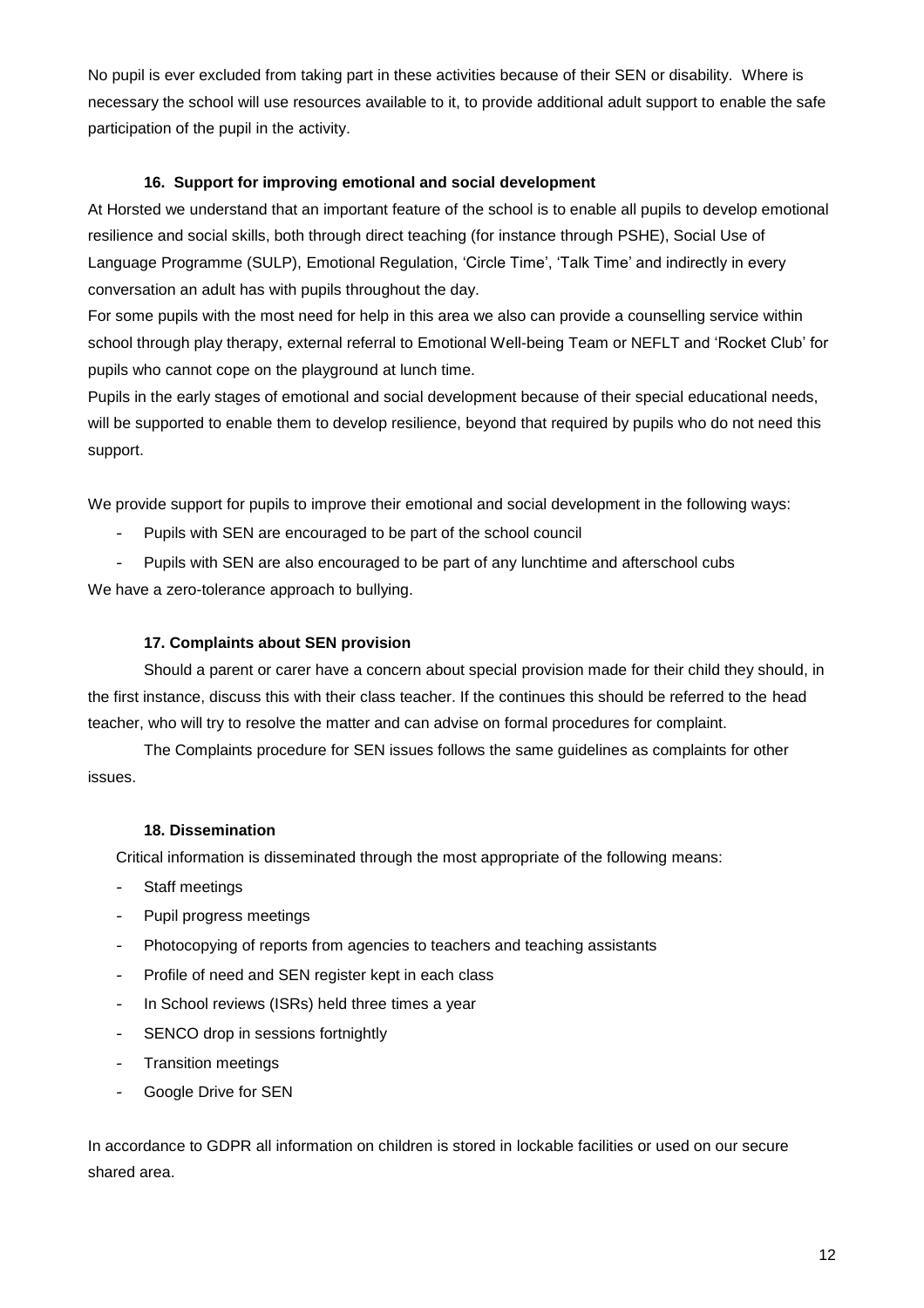## **19. Contact details of support services for parents of pupils with SEN**

- Snapdragons parent support groups
- School Nursing Emily Ellis
- Kent Autistic Trust 01634 405168
- Young Medway Parents & Carers Forum
- ROCC Stars Rivermead Outreach Community Challenge <http://www.rivermead.org.uk/rocc/298.html>
- NEFLT<https://www.nelft.nhs.uk/services-kent-medway/>
- A Guide to Special Educational Needs and Disabilities for parents and carers, summing up the new Code of Practice:
- <https://www.gov.uk/government/publications/send-guide-for-parents-and-carers> "My Autism and Me video"
- <http://www.bbc.co.uk/newsround/15655232> Talking to your child about autism
- <https://www.bbc.co.uk/cbeebies/joinin/pablo-talking-to-your-child-about-autism> • Hints and tips for children with ADHD
- [https://youngminds.org.uk/find-help/for-parents/parents-guide-to-support-a-z/parents-guide-to](https://youngminds.org.uk/find-help/for-parents/parents-guide-to-support-a-z/parents-guide-to-support-adhd/)[support-adhd/](https://youngminds.org.uk/find-help/for-parents/parents-guide-to-support-a-z/parents-guide-to-support-adhd/)
- Ten things parents should know about Dyslexia. <https://www.nessy.com/uk/parents/dyslexia-information/10-facts-every-parent-needs-know/>

# **20. The local authority local offer**

The Local Offer will:

- give you information about Education, Health and Care services
- give you information about leisure activities and support groups
- hold all the information in one place
- be clear, detailed, accurate and accessible
- make it easier to find out what you need to know
- help you to find the nearest and most suitable services
- make service provision more responsive to local needs and aspirations

#### [https://www.medway.gov.uk/info/200307/local\\_offer/831/about\\_medways\\_local\\_offer](https://www.medway.gov.uk/info/200307/local_offer/831/about_medways_local_offer)

# **22. Inclusion and Equality**

Our school is an inclusive school. We aim to make all pupils feel included in all our activities. We try to make our teaching fully inclusive. We recognize the entitlement of all pupils to a balanced, broadly- based curriculum. We have systems in place for early identification of barriers to their learning and participation.

At Horsted we seek to actively encourage equity and equality through our work. No gender, race, ethnicity or disability will be discriminated against.

# **21. Monitoring arrangements**

This policy and information report will be reviewed by Katy Baker – **SENCo every year.** It will also be updated if any changes to the information are made during the year. It will be approved by the head teacher and governing board.

# **22. Local Authority**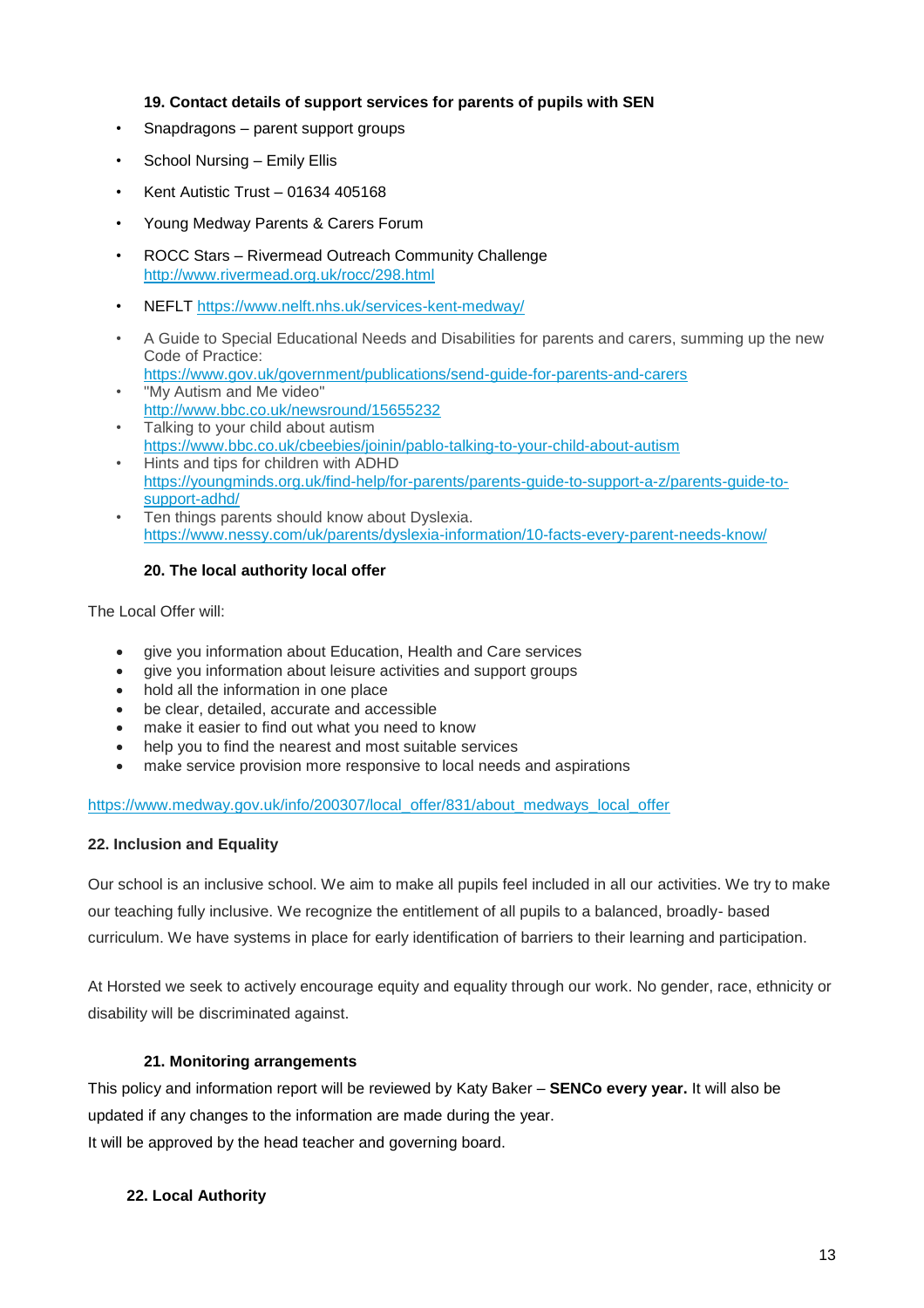As a school we make data on the levels and types of need within the school available to the local authority. This data will be required to inform local strategic planning of SEN support, and to enable the local authority to identify pupils who have or may have SEN. Such data, collected through the School Census, is also required to produce the national SEN information report.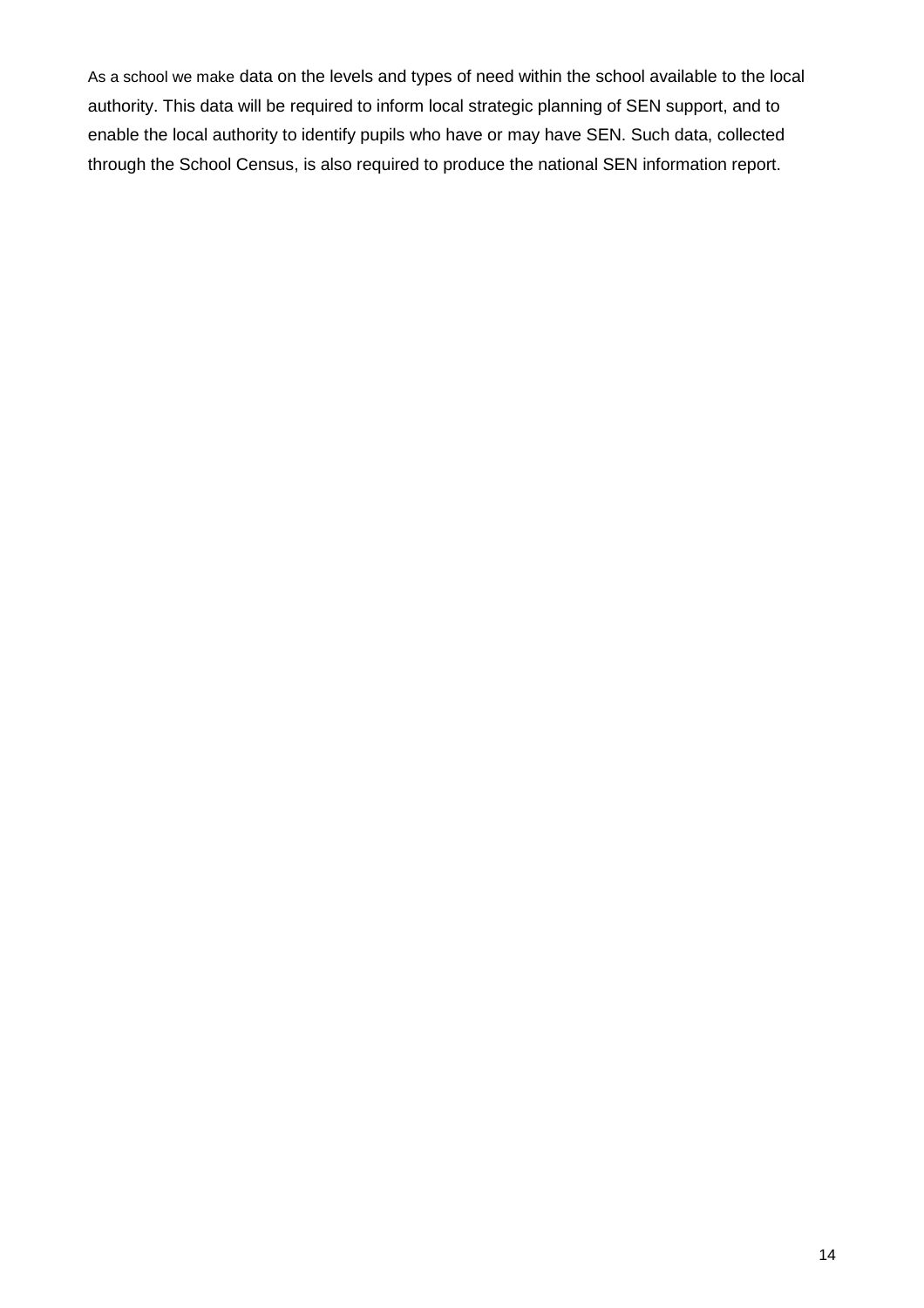| Area of need                                                                                                                                                                | Step 1: Quality<br><b>First Teaching</b>                                                                                                                                                                                                                                                                                                                                                                                                  | Step 2:<br><b>Interventions</b><br>(Trial for<br>6weeks)                                                                                                                                                                                                                                                                                                                                                                                                                                      | Step 3: Parental<br>discussion<br>Possible referral                                                                                                                                                                                                                                                                                                                                                                                     | Step 4: SEND<br><b>Diagnostic (New</b><br>interventions<br>may be advised<br>from this before<br>moving onto<br>step 5)                                                                                              | Step 5: SEN<br>Register                                                                                                                                                                                                                                                             |
|-----------------------------------------------------------------------------------------------------------------------------------------------------------------------------|-------------------------------------------------------------------------------------------------------------------------------------------------------------------------------------------------------------------------------------------------------------------------------------------------------------------------------------------------------------------------------------------------------------------------------------------|-----------------------------------------------------------------------------------------------------------------------------------------------------------------------------------------------------------------------------------------------------------------------------------------------------------------------------------------------------------------------------------------------------------------------------------------------------------------------------------------------|-----------------------------------------------------------------------------------------------------------------------------------------------------------------------------------------------------------------------------------------------------------------------------------------------------------------------------------------------------------------------------------------------------------------------------------------|----------------------------------------------------------------------------------------------------------------------------------------------------------------------------------------------------------------------|-------------------------------------------------------------------------------------------------------------------------------------------------------------------------------------------------------------------------------------------------------------------------------------|
| Communicati<br>on with<br>parents                                                                                                                                           | <b>Before moving</b><br>onto step 2.<br>Face-to-face or<br>over the<br>phone: Make<br>parents aware<br>of initial<br>concerns by<br>speaking to<br>them<br>informally.<br>"I just wanted to<br>let you know<br>that we have<br>noticed (NAME)<br>is struggling a<br>little bit with<br>XXX therefore<br>we have put in<br>place XXX to<br>support them".<br><b>LOG RECORD</b><br>OF<br><b>CONVERSATIO</b><br>N on parent<br>contact form. | <b>During</b><br>parents'<br>evenings -<br>Face-to-face or<br>over the<br>phone: Make<br>parents aware<br>that concerns<br>are still there<br>by speaking to<br>them<br>informally.<br>"(NAME) is<br>finding XXX<br>difficult and<br>therefore they<br>are getting<br>some additional<br>support via XXX<br>group"<br>LOG RECORD<br><b>OF</b><br><b>CONVERSATIO</b><br>N on parent<br>contact form.<br><b>Send home</b><br>intervention<br>letter and<br>provision<br>map every<br>two terms. | Face-to-face or<br>over the<br>phone: Make<br>parents aware<br>that concerns<br>are increasing<br>and that you<br>are going to<br>seek advice<br>from the<br><b>SENCO for</b><br>other support<br>and strategies<br>that could be<br>implemented.<br><b>(SEE SENCO)</b><br><b>FOR ADVICE</b><br>ON HOW TO<br><b>DISCUSS THIS</b><br><b>IF UNSURE.)</b><br><b>LOG RECORD</b><br>OF<br><b>CONVERSATIO</b><br>N on parent<br>contact form. | Face-to-face,<br>over the<br>phone:<br><b>Keep parents</b><br>informally<br>updated on the<br>progress their<br>child is<br>making.<br><b>LOG RECORD</b><br>OF<br><b>CONVERSATIO</b><br>N on parent<br>contact form. | Face-to-face or<br>over the<br>phone:<br><b>Class Teacher</b><br>to request a<br>meeting with<br>parents and<br><b>SENCO to</b><br>discuss the<br>next steps for<br>their child.<br><b>LOG RECORD</b><br>OF<br><b>CONVERSATIO</b><br>N AND<br>MEETING on<br>parent contact<br>form. |
| Cognition and<br>Learning<br><b>Global Delay</b><br>(GD)<br><b>Dyslexia</b><br><b>Dyspraxia</b><br><b>Dyscalculia</b><br><b>Auditory</b><br>processing<br>disorder<br>(APD) | Differentiated<br>planning,<br>activities,<br>delivery and<br>outcomes<br>Visual prompts/<br>modelling<br><b>Word Banks</b><br>Sentence<br>starters<br><b>Task Boards</b>                                                                                                                                                                                                                                                                 | Precision<br>Teaching<br>Handwriting<br>Write from the<br>start<br><b>Write Dance</b><br>Pre-teaching<br>Read Write Inc<br>(RWI)<br>Toe-by toe                                                                                                                                                                                                                                                                                                                                                | Meeting/ phone<br>consultation<br>with parents to<br>discuss school<br>and parental<br>concerns with<br>parent and<br>Class teacher<br>(SENCo is<br>available to sit<br>in on this<br>meeting if<br>required)                                                                                                                                                                                                                           | Salford Reading<br>and<br>Comprehension<br>test<br>Numeracy<br>Assessment-<br>WRM<br>Phonics<br>Screening<br><b>BPVS</b><br>Sound Linkage                                                                            | Consider<br>school-based<br>plan, referral<br>to external<br>agencies and<br>targets<br>delivered.<br>School based<br>plan - Targets to                                                                                                                                             |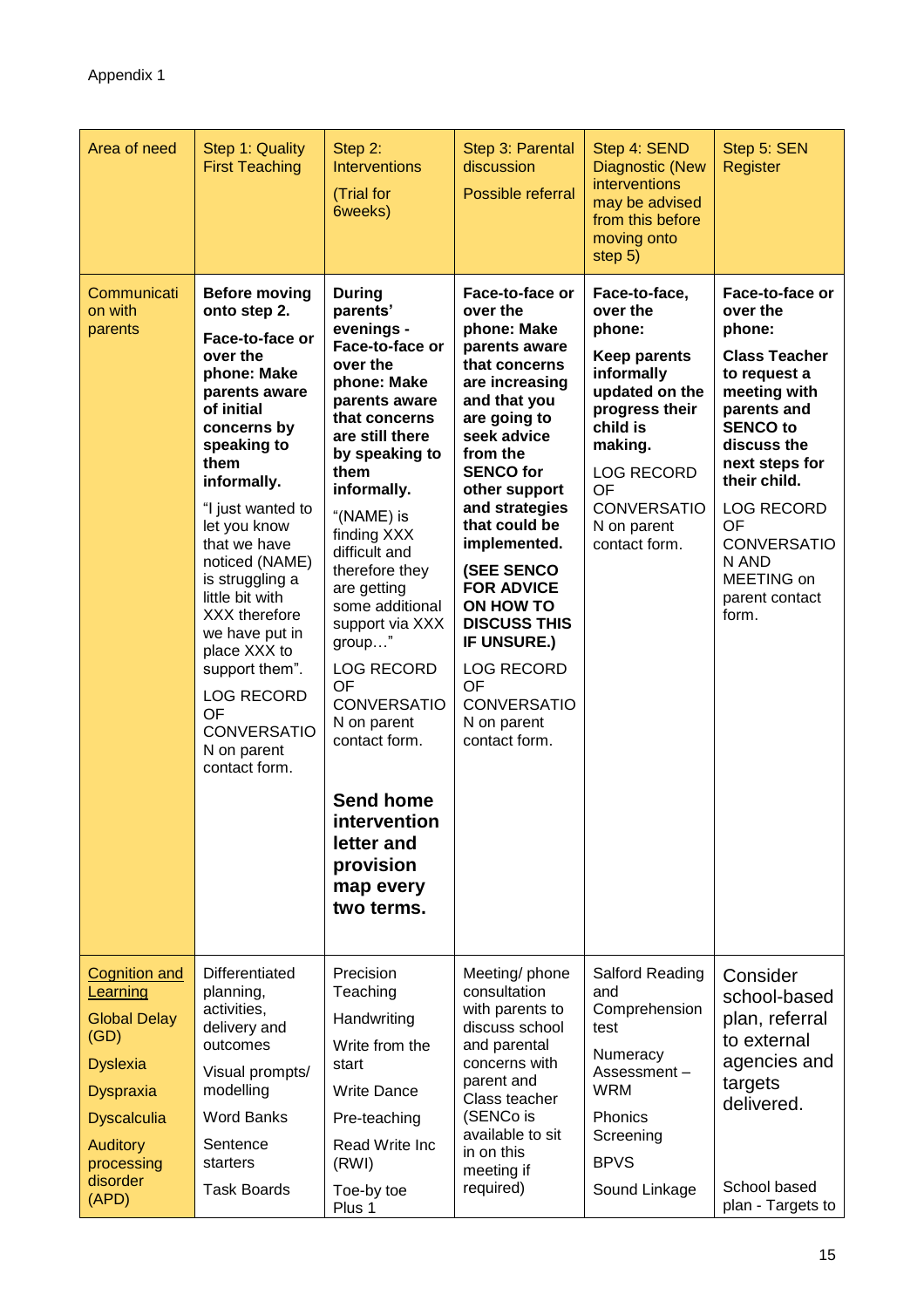|                                                                                                           | Writing frames<br>Mind maps<br>Longer<br>processing time<br>(10 second rule)<br>Multi-sensory<br>approach                                                                                                                          | Power of 2<br>The Hornet<br>Word Wasp<br><b>SNIP</b><br>Daily/ Frequent<br>reader<br>Personalised<br>spelling strategy<br>Daily Lesson<br>Support small<br>group or 1:1<br>Sound Linkage<br><b>Memory Games</b>                                 | Discussion<br>documented on<br>parent contact<br>form.<br>Parents would<br>have been<br>aware of<br>interventions<br>already in place<br>through<br>intervention | assessment<br>Referral to EP                              | be written with<br>the class<br>teacher and<br>shared with<br>parents and<br>child.<br>To be reviewed<br>3 x yearly. |
|-----------------------------------------------------------------------------------------------------------|------------------------------------------------------------------------------------------------------------------------------------------------------------------------------------------------------------------------------------|-------------------------------------------------------------------------------------------------------------------------------------------------------------------------------------------------------------------------------------------------|------------------------------------------------------------------------------------------------------------------------------------------------------------------|-----------------------------------------------------------|----------------------------------------------------------------------------------------------------------------------|
| Communicati<br>on and<br>Interaction<br><b>ASD</b><br>Speech and<br>Language<br>need                      | Visual<br>timetables<br>Simplified/<br>modified<br>language<br>Children to<br>repeat back<br>Breakdown<br>instructions<br>Increased visual<br>aids/ modelling<br>etc.<br>Communication<br>in print<br>Structured class<br>routines | Speech and<br>Language Link<br>Communication<br>in print<br>My Plan targets<br>from Speech<br>and Language<br>therapist<br>Language for<br>thinking                                                                                             | letter and<br>provision map<br>every two<br>terms.<br>Complete<br>SENCo referral<br>form and pass<br>onto SENCo.                                                 | Speech and<br>Language Link<br>Referral to<br><b>SALT</b> |                                                                                                                      |
| Emotional,<br><b>Behavioural</b><br>and Social<br><b>ADHD</b><br><b>OCD</b><br>ODD                        | Star of the week<br>Star pegs<br>Whole school/<br>class rules<br>Class reward<br>system<br>Circle time<br>Emotional<br>Check in                                                                                                    | Quiet Area<br><b>Fiddle Toys</b><br>Wobble<br>Cushion<br><b>Rocket Club</b><br>Ear Defenders<br>Anger<br>Management<br>Lego Therapy<br>Emotional<br>Regulation<br>Social/<br>Confidence<br>Group<br>Social stories<br>Understanding<br>emotions |                                                                                                                                                                  | Referral to<br>school nurse<br>Referral to EP             |                                                                                                                      |
| <b>Sensory and</b><br>Physical<br><b>Visual</b><br><b>Impairment</b><br>Hearing<br>Impairment<br>Physical | Sensory circuits<br>Writing slopes<br><b>Pencil Grips</b><br>Slop boards<br>Move and Sit<br>Cushion                                                                                                                                | <b>BEAM/FIZZY</b><br>Clever fingers<br>Sensory circuits<br>Heavy work<br>Movement<br>breaks                                                                                                                                                     |                                                                                                                                                                  | Referral to OT<br>or Advisory<br>Teacher                  |                                                                                                                      |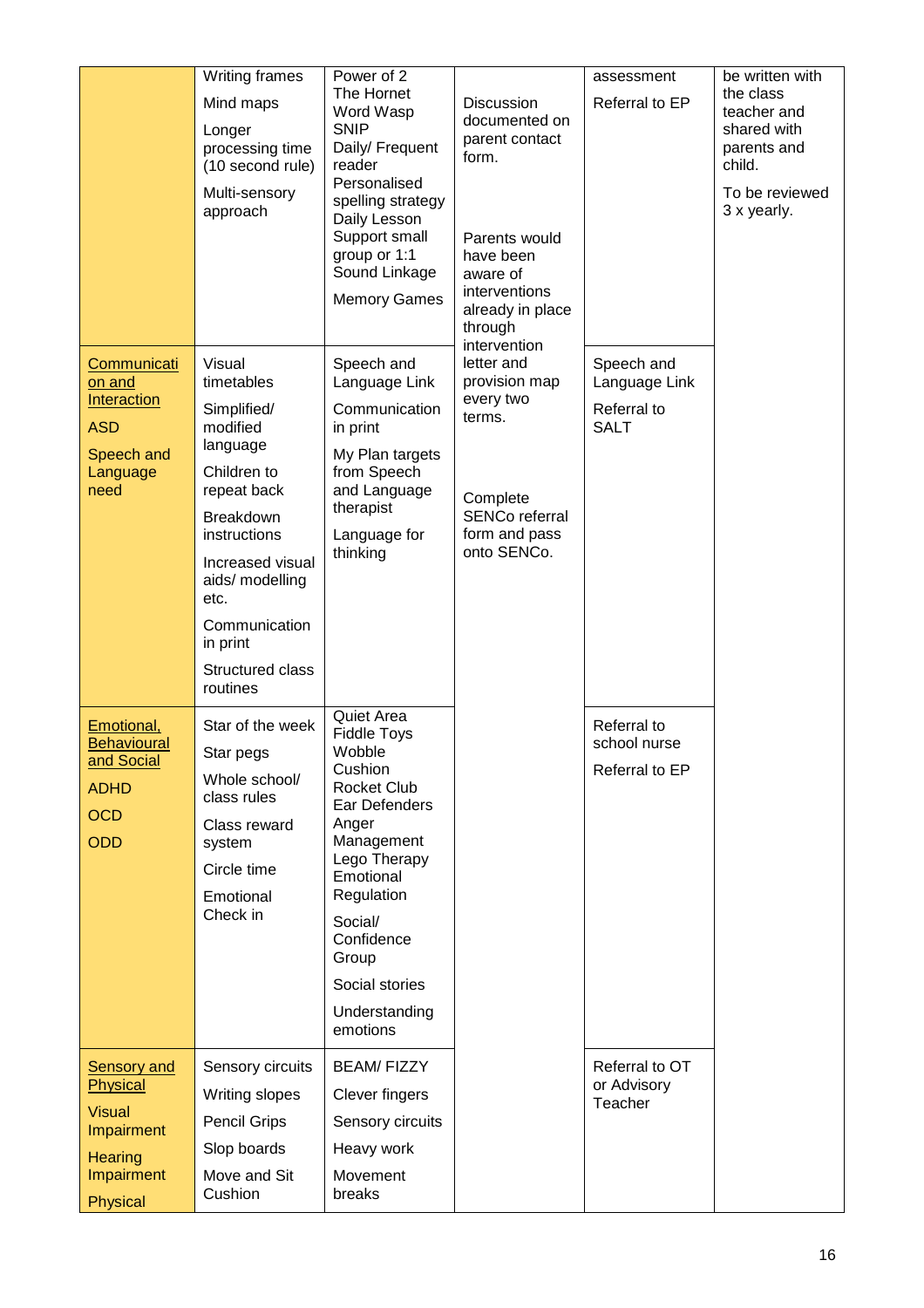| disability | Fiddle toys | OT Student<br>Passport targets   |  |  |
|------------|-------------|----------------------------------|--|--|
|            |             | Advisory<br>Teacher-HI<br>and VI |  |  |

Appendix 2

Specific learning difficulties (SpLD); - Moderate learning difficulty (MLD); - Severe learning difficulty (SLD); - Profound and multiple learning difficulty (PMLD); - Speech, language and communication needs (SLCN); - Social, emotional and mental health (SEMH); - Autistic spectrum disorder (ASD); - Visual impairment (VI); - Hearing impairment (HI); - Multisensory impairment (MSI); - Physical disability (PD); - 'SEN support' but no specialist assessment of type of need (NSA).

### **1. Communication and interaction**

Where children and young people have speech, language and communication difficulties which make it difficult for them to make sense of language or to understand how to communicate effectively and appropriately with others.

Children and young people with an Autistic Spectrum Disorder, including Asperger's Syndrome, are likely to have particular difficulties with social interaction.

### **2. Cognition and learning**

Where children and young people learn at a slower pace than others their age, they may:

- have difficulty in understanding parts of the curriculum
- have difficulties with Organisation and memory skills
- have a specific difficulty affecting one particular part of their learning such as in literacy or numeracy

The term 'learning difficulties' covers a wide range of needs, including moderate learning difficulties (MLD), severe learning difficulties (SLD) and profound and multiple difficulties (PMLD). Specific learning difficulties (SpLD) such as dyslexia, dyspraxia and dyscalculia come under this term.

#### **3. Social, emotional and mental health difficulties**

Children and young people may experience a wide range of social and emotional difficulties which present themselves in many ways. They may:

- have difficulty in managing their relationships with other people
- be withdrawn
- behave in ways that may hinder their and other children's learning or that have an impact on their health and wellbeing

This broad area includes attention deficit disorder (ADD), attention deficit hyperactivity disorder (ADHD) or attachment disorder. It also includes behaviours that may reflect underlying mental health difficulties such as anxiety, depression, self-harming and eating disorders.

#### **4. Sensory and/or physical needs**

Where children and young people have visual and/or hearing impairments, or a physical need that means they must have additional on-going support and equipment.

Appendix 3

#### **The Graduated Approach**

All staff are obliged to follow and implement the Code of Practice 2015, relating to students with SEND or additional needs. The code is based around an approach of making reasonable adjustments for all students within the classroom and monitoring these changes in the following cycle.

1. Quality First Teaching – using our knowledge of the students and their needs we prepare and deliver quality lessons using a variety of methods and provisions.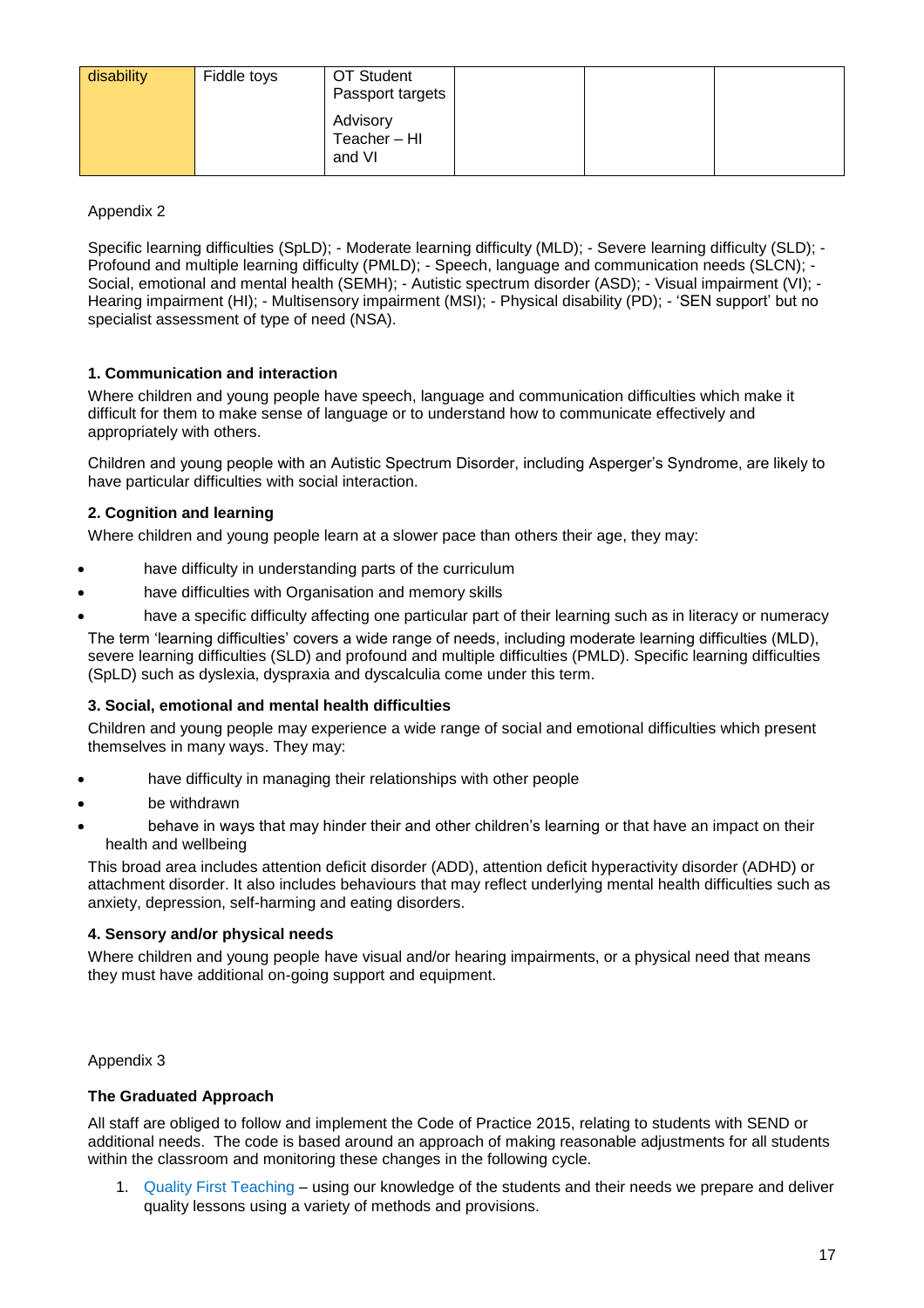- 2. Concerns Review the QFT guidance for strategies and make reasonable adjustments where necessary. Also, ideas to develop the quality first teaching strategies into interventions can be taken from Medway Core Standards and what school has to offer doc. Monitor and record these strategies and their impact using the provision map and intervention records. This is the first cycle of the graduated approach.
- Monitor evaluation of provision, concerns and strategies are shared with teaching staff by the SENCo and the student is then monitored using the new provision or referred to ISR or for further assessments. This is the second cycle of the graduated approach. (At this stage the student may be placed on the SEN Register if their provision and interventions go above and beyond normal practice)
- 3. SEN Register using the data gathered the SENCo will determine whether the student is to be placed on the SEN register, what further assessments/ referrals are needed or whether the student can be catered for with QFT and therefore is not placed on the SEN register
- **WAVE 1** we cater for **all** students through quality first teaching.

**WAVE 2** – teachers make **reasonable** adjustment for students and monitor these for impact.

**WAVE 3** – the adjustments become increasingly Personalised and cater for individual needs. The cycle will be completed multiple times as the students' needs change.

| Stage of support          | <b>School Support</b>                                                                   | Specialist<br>Support                                                                                                                                                                                                                                                           | <b>School Based</b><br>Plan                                                                                                                                                                                                    | Educational,<br>Health and Care<br>Plan                                                                                                                                                                               |
|---------------------------|-----------------------------------------------------------------------------------------|---------------------------------------------------------------------------------------------------------------------------------------------------------------------------------------------------------------------------------------------------------------------------------|--------------------------------------------------------------------------------------------------------------------------------------------------------------------------------------------------------------------------------|-----------------------------------------------------------------------------------------------------------------------------------------------------------------------------------------------------------------------|
| Nature of support         | QFT/ additional<br>support using<br>school's<br>resources                               | This may be<br>advisory or direct<br>input with the<br>child. It may or<br>may not require<br>some level of<br>funding from the<br>school                                                                                                                                       | Additional<br>support to access<br>the curriculum<br>due to significant<br>and sustained<br>educational<br>needs. The<br>school may apply<br>for funding<br>enabling the<br>school to more<br>effectively<br>support the child | This plan<br>considers a<br>number of needs<br>which include a<br>combination of<br>EHC issues.<br>Additional<br>funding may be<br>available to meet<br>the child's needs.                                            |
| Criteria for<br>placement | Working below<br>age expectation,<br>making below<br>expected<br>progress               | Some children<br>will go straight to<br>this stage if they<br>have a specific<br>need requiring<br>specialist advice<br>e.g. SALT,<br>outreach. Other<br>children will<br>progress to this<br>stage if they are<br>making<br>insufficient<br>progress at the<br>previous stage. | Insufficient<br>progress is being<br>made and<br>standards are<br>significantly<br>below<br>expectation.                                                                                                                       | Where a child<br>has a significant,<br>sever and<br>sustained need, it<br>may be<br>necessary to<br>enter a multi-<br>disciplinary<br>assessment<br>process in order<br>to consider the<br>need for an<br><b>EHCP</b> |
| Moving on                 | Child will remain<br>at this stage if<br>making progress<br>but still below<br>standard | Child will remain<br>at this stage<br>whilst there is a<br>need for external<br>support                                                                                                                                                                                         | Child will remain<br>at this stage<br>whilst significant<br>modifications/<br>support is<br>essential to<br>access the                                                                                                         | Child will remain<br>at this stage<br>whilst need<br>remains subject<br>to annual review.                                                                                                                             |

SEND Graduated Support Provision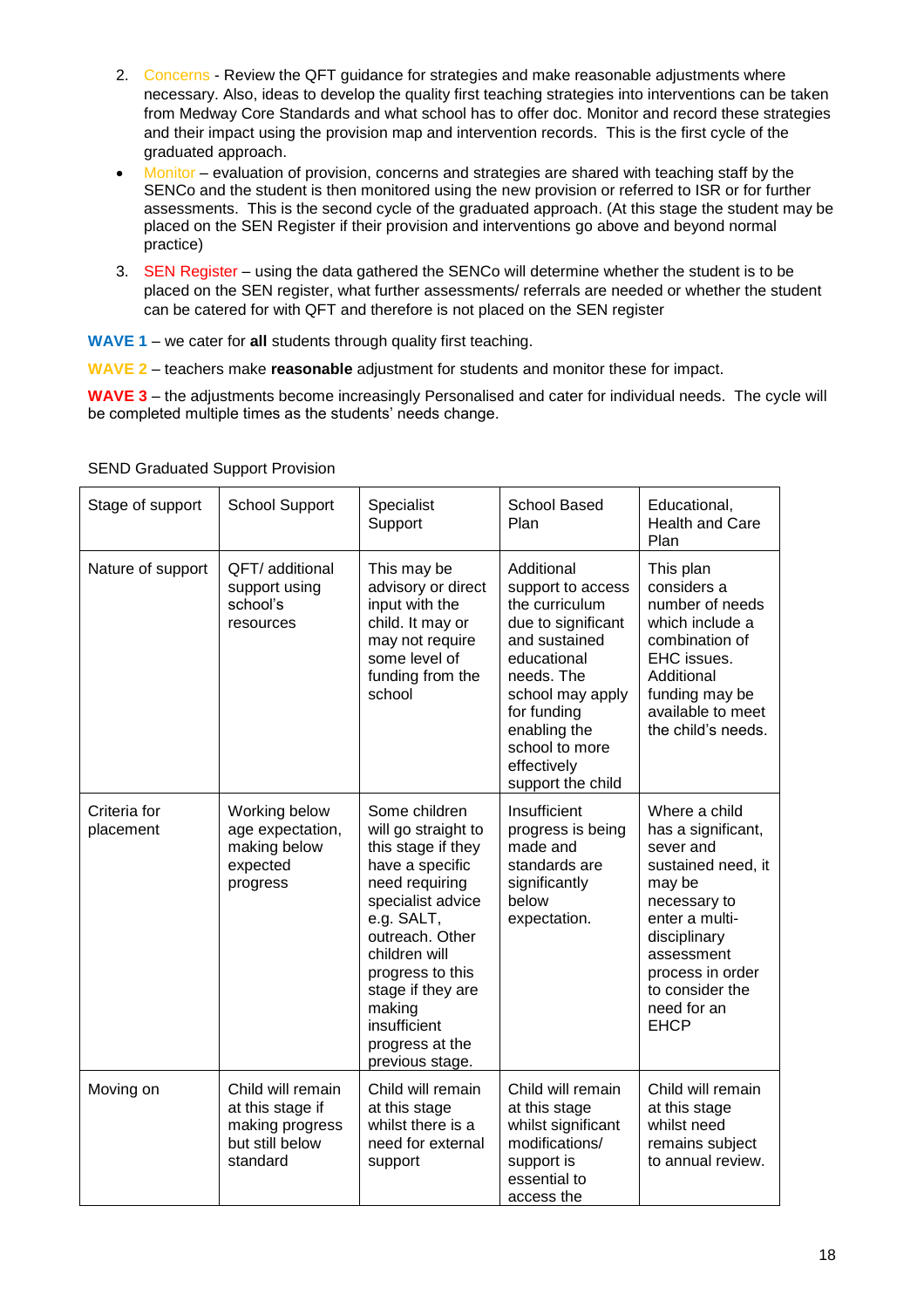|                      |                                                                                                                                            |                                                                                                                                                                                                                | curriculum.<br>Annual review.                                                                                                                 |                                                                                                                                                                   |
|----------------------|--------------------------------------------------------------------------------------------------------------------------------------------|----------------------------------------------------------------------------------------------------------------------------------------------------------------------------------------------------------------|-----------------------------------------------------------------------------------------------------------------------------------------------|-------------------------------------------------------------------------------------------------------------------------------------------------------------------|
| Criteria for exiting | Child is making<br>expected<br>progress and<br>attaining at the<br>expected, or just<br>below the<br>expected<br>standard for their<br>age | When the child<br>no longer needs<br>specialist support<br>they may be<br>removed from the<br>SEN register and<br>placed on the<br>monitoring<br>register if<br>progress is good<br>or better than<br>expected | If progress is<br>such that<br>significant<br>modifications and<br>support are no<br>longer required to<br>enable access to<br>the curriculum | At the end of<br>each key stage,<br>the child will be<br>reviews and a<br>decision made<br>whether a plan<br>for the next<br>phase of<br>education is<br>required |

### Appendix 4

Working in Partnership with Parents

- Parents are informed of outcomes in reading, writing and Maths 2x yearly through parents evening reports.
- All parents are invited 2 x a year to discuss their child with the class teacher and SENCo on request.
- All parents receive an End of Year Report with an offer of a meeting with the class teacher. This includes data information including phonics screening, end of KS1 results.
- •

| <b>BAND</b> | Information Sharing with Parents                                                                                                                                                                                                                                                                                                                                                                                                                                                                                                                                                                                                                                                                                                                                                               |  |  |
|-------------|------------------------------------------------------------------------------------------------------------------------------------------------------------------------------------------------------------------------------------------------------------------------------------------------------------------------------------------------------------------------------------------------------------------------------------------------------------------------------------------------------------------------------------------------------------------------------------------------------------------------------------------------------------------------------------------------------------------------------------------------------------------------------------------------|--|--|
| A           | Children who have not be previously raised as a concern but are now requiring<br>additional provision that is beyond normal classroom differentiation and quality<br>first teaching and added to the provision map<br>This does not require formal discussion or written information for parents<br>These children are not on the SEN register<br>If after a period of assessment over two terms of consistent additional<br>provision which could be in class at QFT or out of class in small group or<br>1:1 and where the child has not progressed or met targets the Class<br>Teacher is to have a discussion with parents informing them that their<br>child requires ongoing support and input from the SENCo.<br>At this point parent discussions are recorded and passed to the SENCo. |  |  |
| B           | Class teacher to have a discussion with parents informing them that their<br>$\bullet$<br>child requires ongoing support/ an assessment by SENCo or SALT/ OT<br>or asking permission to refer to external agency.<br>SENCo referral document completed detailing discussion with parents,<br>$\bullet$<br>signed by parent and passed to SENCo.<br>A letter will be sent home to inform parents their child is on the SEND<br>$\bullet$<br>register and will be receiving additional support.<br>Provision will be recorded on the provision map and sent home 3x yearly<br>$\bullet$<br>with an opportunity for parents to discuss this further with the class<br>teacher and/or SENCo.                                                                                                       |  |  |
| C           | The children receiving either direct or programme package from SALT<br>$\bullet$<br>parents will be offered approximately 3 x per year meetings with the<br>SALT and the SENCo.<br>Provision will be recorded on the provision map and sent home 3x yearly<br>with an opportunity for parents to discuss this further with the class<br>teacher and/or SENCo.                                                                                                                                                                                                                                                                                                                                                                                                                                  |  |  |
| D           | These children may have a school-based plan drawn up with the parents<br>Parents are offered the opportunity to meet or offer their views with class<br>teachers, any outside agencies involved (where possible) and the SENCo<br>3 x yearly.<br>In addition, class teachers and the SENCo will ensure formal updates<br>and meetings are held in line with parental requests.                                                                                                                                                                                                                                                                                                                                                                                                                 |  |  |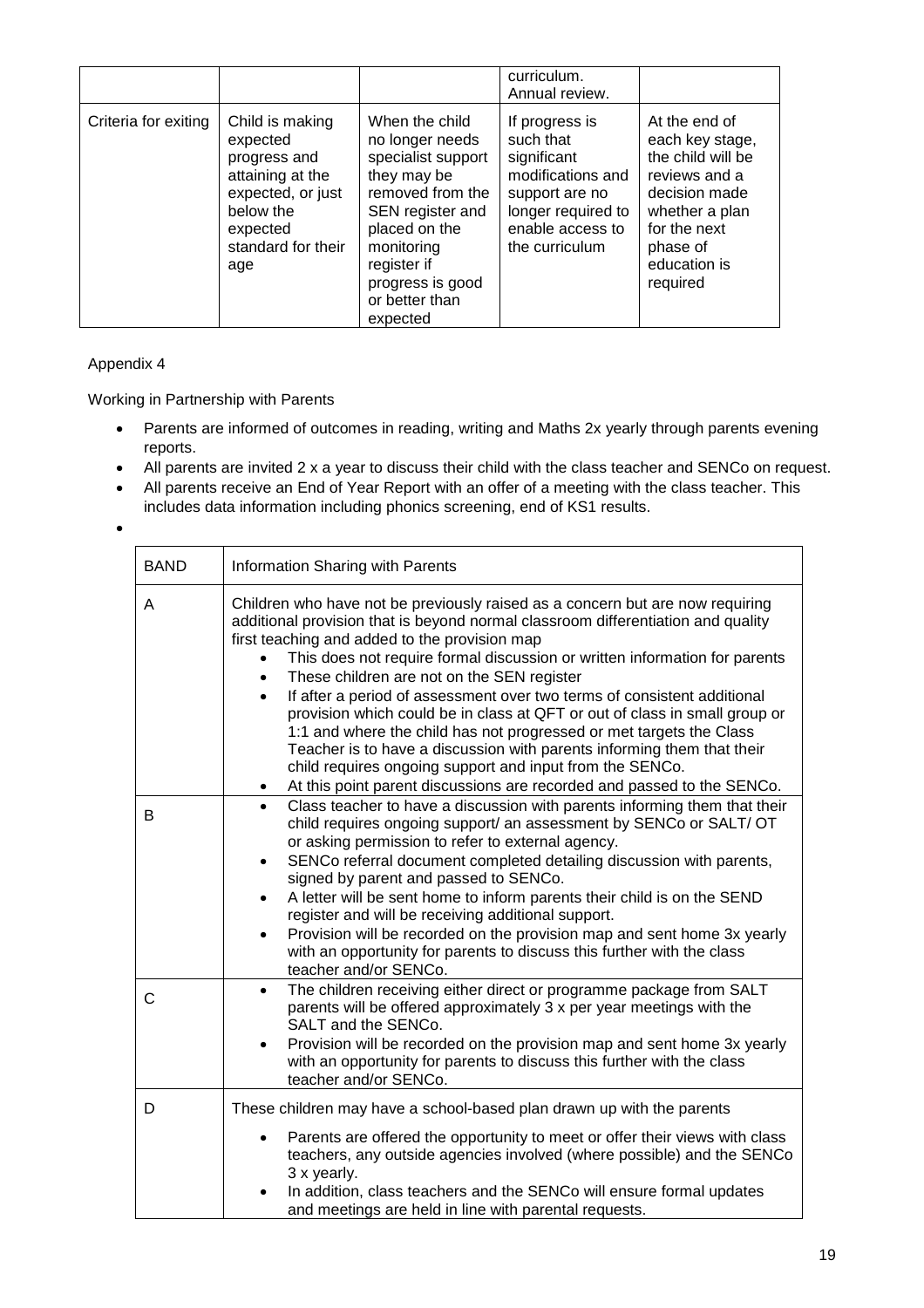| E | Likely to have an EHCP                                                                                                                                                                                                                                                            |  |  |
|---|-----------------------------------------------------------------------------------------------------------------------------------------------------------------------------------------------------------------------------------------------------------------------------------|--|--|
|   | Parents are offered the opportunity to meet or offer their views with class<br>$\bullet$<br>teachers, any outside agencies involved (where possible) and the SENCo<br>3 x yearly.<br>The final meeting with be an annual review in line with the code of<br>$\bullet$<br>practice |  |  |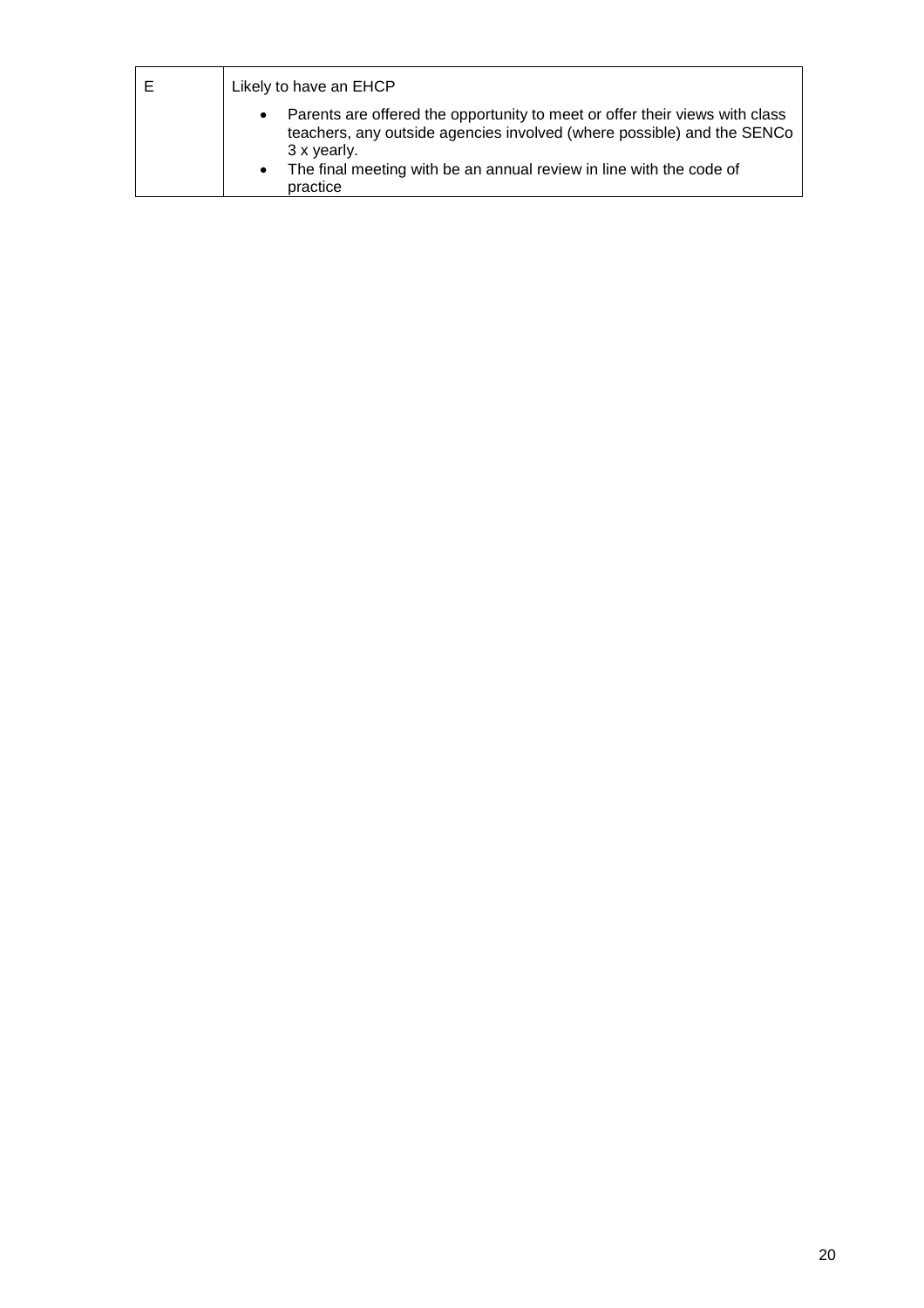#### Appendix 5 – Special **arrangements in relation to COVID-19.**

From the week commencing 1 June, the government announced plans for a phased return of some children to school. The children this impacts are:

- children in reception, year 1 and year 6
- vulnerable children and children of critical workers they have been supporting since the end of March

Horsted School will continue to be open to vulnerable children and key workers. From the 1<sup>st</sup> June, provided it is considered safe to do so, we will open further to the above year groups.

For children who have an education health and care (EHC) plan, attendance is expected where it is determined, following a risk assessment, that their needs can be as safely or more safely met in the educational environment. In order to ensure that our pupils with EHC plans are supported we have continued to consult families with regards to whether or not their child needs to attend school. If it is determined that their needs can be met in school. Horsted will be providing the following:

- Children will be taught in 'key worker class' with a small group of their peers and up to 3 adults. Unless they are part of the phased return year r, 1 and 6 pupils where they will be part of their class group with up to 2 adults with a maximum of 10 children.
- Adult support will be available for younger children who may need support with social distancing.
- Children will have access to the curriculum through planned lessons, set by class teachers, which consider the needs of the children.
- Children will have access to activities linked to the outcomes on their Education Health Care Plans.
- Children will have access to visual supports such as visual timetables, now and next cards or task cards.
- Children will have access to resources such as coloured overlays, ear defenders, wobble cushion.
- Children will have access to technology where appropriate, such as tablets and laptops.
- Children will have access to online apps and games.
- Children will have access to well-being activities and resources to support emotional well-being, such a social or emotional stories.
- Due to staffing capacity, other provisions will not be possible at this time.
- Children will have access to Family Liaison Officer for further support

#### **The previous offer (shown below) still applies to SEND children who remain at home.**

Following the closure of schools from the 23rd March 2020 Government guidelines stated:

*Vulnerable children include those who have a social worker and those children and young people up to the age of 25 with education, health and care (EHC) plans.*

*Those with an EHC plan should be risk-assessed by their school in consultation with the local authority (LA) and parents, to decide whether they need to continue to be offered a school or college place in order to meet their needs, or whether they can safely have their needs met at home. This could include, if necessary, carers, therapists or clinicians visiting the home to provide any essential services. Many children and young people with EHC plans can safely remain at home.*

In order to ensure that our pupils with EHC plans are supported we have consulted families with regards to whether or not their child needs to attend school. We have ensured that the expectations for work being done at home is understood and that pupils can access the work being set by school staff. As a school we are undertaking weekly check ins to ensure that pupils outcomes are kept at the forefront and that their emotional needs are being met. Work set by class teachers takes in to account the needs of the pupils in their classes and is open-ended in nature to allow pupils to engage with and further their own learning.

SENCo will send work for individual SEND children relating to the outcomes on their EHCP.

Parents of SEND pupils may require our support at this time and the messaging facility via SENCo emails or class emails allows for private conversations to be had between staff and parents. The SENCO can be reached at [senco@horstedschool.co.uk](mailto:senco@horstedschool.co.uk)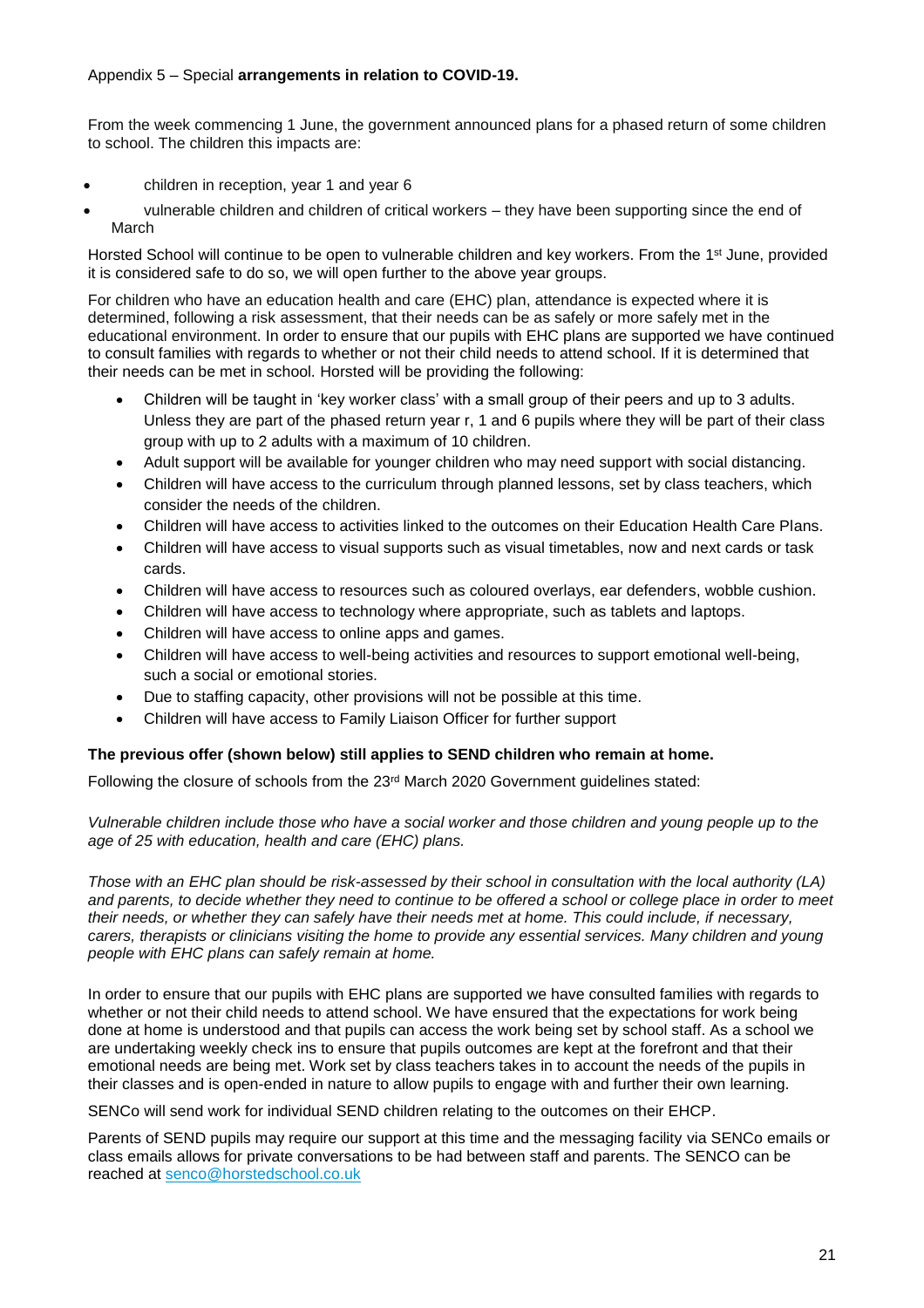We are aware that the transition period for our pupils with SEND has been greatly affected by the current situation and we continue to work alongside our secondary colleagues to ensure that the information needed is shared. We will keep you informed as to any other transition opportunities that might be available as the summer term continues.

Resources that support our pupils' SEND needs during this unprecedented time have been uploaded on to the school website in the SEND section. These will continue to be updated as time passes.

External agencies will only become involved if necessary following the usual graduated response process detailed above.

# **Appendix 6 – Special Arrangements in relation to National Lockdown due to Covid 19 –**

# **4/1/21 – 12/2/21**

From January, the government announced another national lockdown.

Following the guidelines provided by the government, which can be found below:

<https://www.gov.uk/government/publications/actions-for-schools-during-the-coronavirus-outbreak>

Horsted will be providing the following:

- Children will be taught in keyworker 'bubbles'
- Reception and Year 1
- Year 2,3,4
- Year 5 and 6

Each 'bubble' will have set teachers and teaching assistants assigned to it.

• Children will have access to their relevant curriculum through planned lessons, set by class teachers, which consider the need for a 'recovery curriculum', to cover any knowledge and skills missed during the Covid-19 pandemic as well as any well-being needs children may have.

# **If a SEND child is at school or home:**

- Children will have access upon request to all provisions as listed in SEND Provision section of the SEND information report. These include:
	- $\circ$  Provision required for a child to meet the outcomes on their Education Health Care Plans.
	- $\circ$  Visual supports such as visual timetables, working memory boards, now and next cards or task cards.
	- o Coloured overlays and sensory resources
	- o Technology where appropriate, such as laptops and iPads.
	- $\circ$  Access to resources to support emotional well-being, such a social or emotional stories.
	- o Online provisions, such as TT Rockstars
	- o Speech and Language Therapy Sessions

# **For children in school:**

 $\circ$  In class provisions, such as daily reading, Maths, reading, writing, phonics, spelling interventions, fine motor skills and handwriting.

# **For children at home:**

o Online interventions offered for EHCP children to meet their plan targets.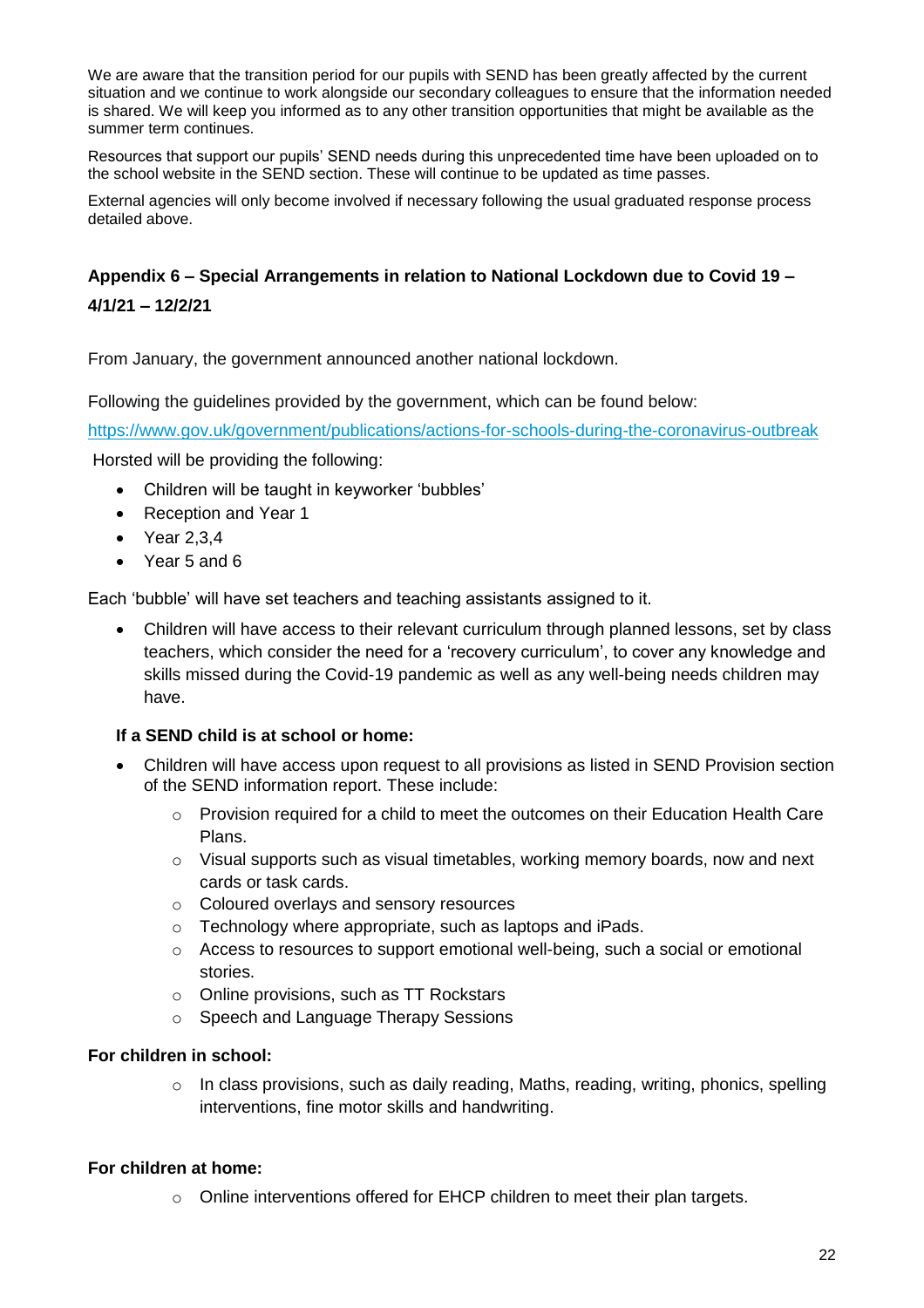- o Live registration and help session daily
- $\circ$  Pre-recorded lesson and activities provided by the class teacher or Teaching Assistants.

# **For all SEND children:**

- Work will be differentiated and targeted to their needs.
- EHCP annual reviews or meetings will be held via Zoom/Microsoft Teams/Telephone call with professionals and parents.
- Outside agencies will begin providing interventions online via Zoom/ Microsoft Teams/Telephone calls, where necessary.

# **The offer shown below applies to any children that are being taught remotely.**

As stated in the government guidance:

*'Where a class, group or small number of pupils need to self-isolate, or there is lockdown requiring pupils to remain at home, we expect schools to have the capacity to offer immediate remote education'.*

Should there be a case for children to work from home, Horsted will ensure:

- $\circ$  Work will be set by class teachers. It will take in to account the needs of the pupils in their classes and will follow a well-sequenced curriculum so that knowledge and skills are built incrementally, with a good level of clarity about what is intended to be taught and practiced in each subject.
- o Teachers will check work regularly to gauge how well pupils are progressing through the curriculum.
- $\circ$  Daily contact with children via Microsoft Teams or an email, to ensure that pupils outcomes are kept at the forefront and that their emotional needs are being met.
- o Class teachers will set a mix of blended work (live or pre-recorded lessons and online work set on the school website) and provide resources for individual SEND children relating to the outcomes/targets on their EHCP or SEND support plans.
- o Class teachers will use remote education resources such as Oak National Academy specialist content for pupils with SEND. This covers communication and language, numeracy, creative arts, independent living, occupational therapy, physical therapy and speech and language therapy. This will complement the other remote education resources set by the class teacher.
- $\circ$  We will provide printed resources, such as workbooks and worksheets for pupils who do not have suitable online access.
- o All children will be monitored for their attendance on TEAMS and email access by SENCo/ FLO and follow up emails and phone calls may be made to check in.
- o Advice and support resources emailed regularly.

Parents of SEND pupils may continue to require our support at this time through Class Email, SENCo email or FLO contact phone, allows for private conversations to be had between staff and parents. The SENCO can be reached at [senco@horstedschool.co.uk.](mailto:senco@horstedschool.co.uk)

Resources that support our pupils' SEND needs have been uploaded on to the school website in the SEND section. These will continue to be updated throughout the school year.

External agencies should continue to provide services either face to face or remotely. The school SENCo will liaise with services to ensure provision is being offered. We will ask them to become involved if necessary following the usual graduated response process detailed above.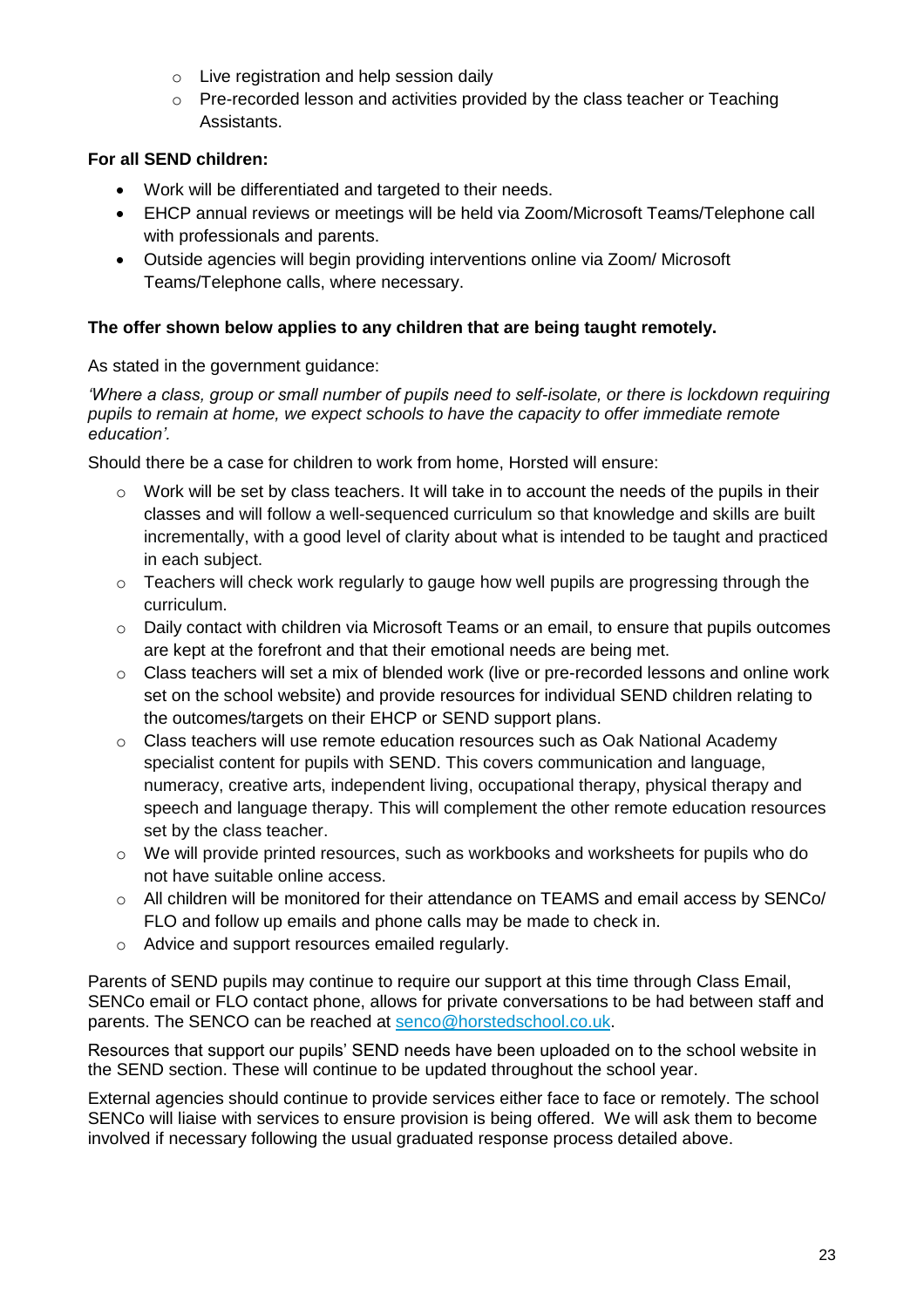#### Appendix 7

#### Effective from September 2021

All such pupils (meaning those who are isolating) not physically unwell should have access to remote education as soon as reasonably practicable, which may be the next school day.

#### and

The Direction requires that **where a class, group of pupils, or individual pupils** need to self-isolate, or there are local or national restrictions requiring pupils to remain at home, schools are expected to provide immediate access to remote education. (The Coronavirus Act 2020 Provision of Remote Education (England) Temporary Continuity (No.2) Direction – Explanatory Note)

#### It also states:

Where needed, the remote education provided should be equivalent in length to the core teaching pupils would receive in school and should include recorded or live direct teaching time, as well as time for pupils to complete tasks and assignments independently. As a minimum you should provide:

- Key Stage 1: 3 hours a day on average across the cohort, with less for younger children
- Key Stage 2: 4 hours a day

#### The guidance also states

When teaching pupils remotely we expect schools to:

- set meaningful and ambitious work each day in an appropriate range of subjects
- consider how to transfer into remote education what we already know about effective teaching in the live classroom by, for example:
	- o providing frequent, clear explanations of new content, delivered by a teacher or through high-quality curriculum resources
	- o providing opportunities for interactivity, including questioning, eliciting and reflective discussion
	- o providing scaffolded practice and opportunities to apply new knowledge
	- enabling pupils to receive timely and frequent feedback on how to progress, using digitallyfacilitated or whole-class feedback where appropriate
	- $\circ$  using assessment to ensure teaching is responsive to pupils' needs and addresses any critical gaps in pupils' knowledge
	- $\circ$  avoiding an over-reliance on long-term projects or internet research activities

Horsted will be live linking into classes to achieve these remote education statutory standards.

We will consider these expectations in relation to the pupils' age, stage of development or special educational needs, for example where this would place significant demands on parents' help or support.

Younger children in Key Stage 1 or Reception often require high levels of parental involvement to support their engagement with remote education, which makes digital provision a particular challenge for this age group. Therefore, we will not solely use digital means to teach these pupils remotely but supplement it through resources emailed or can be collected from the school office.

If pupils with special educational needs or disabilities (SEND) are not able to be in school their teachers are best placed to know how the pupil's needs can be most effectively met to ensure they continue to make progress. We recognise that some pupils with SEND may not be able to access remote education without adult support so we will work with those families to deliver an ambitious curriculum appropriate for their level of need.

The requirement for schools within the [2014 Children and Families Act](https://www.legislation.gov.uk/ukpga/2014/6/contents/enacted?utm_source=remote_education) to use their best endeavours to secure the special educational provision called for by the pupils' special educational needs remains in place.

We will work collaboratively with families and put in place reasonable adjustments so that pupils with SEND can successfully access remote education. In this situation, decisions on how provision can be delivered should be informed by relevant considerations including the types of services that the pupil can access remotely.